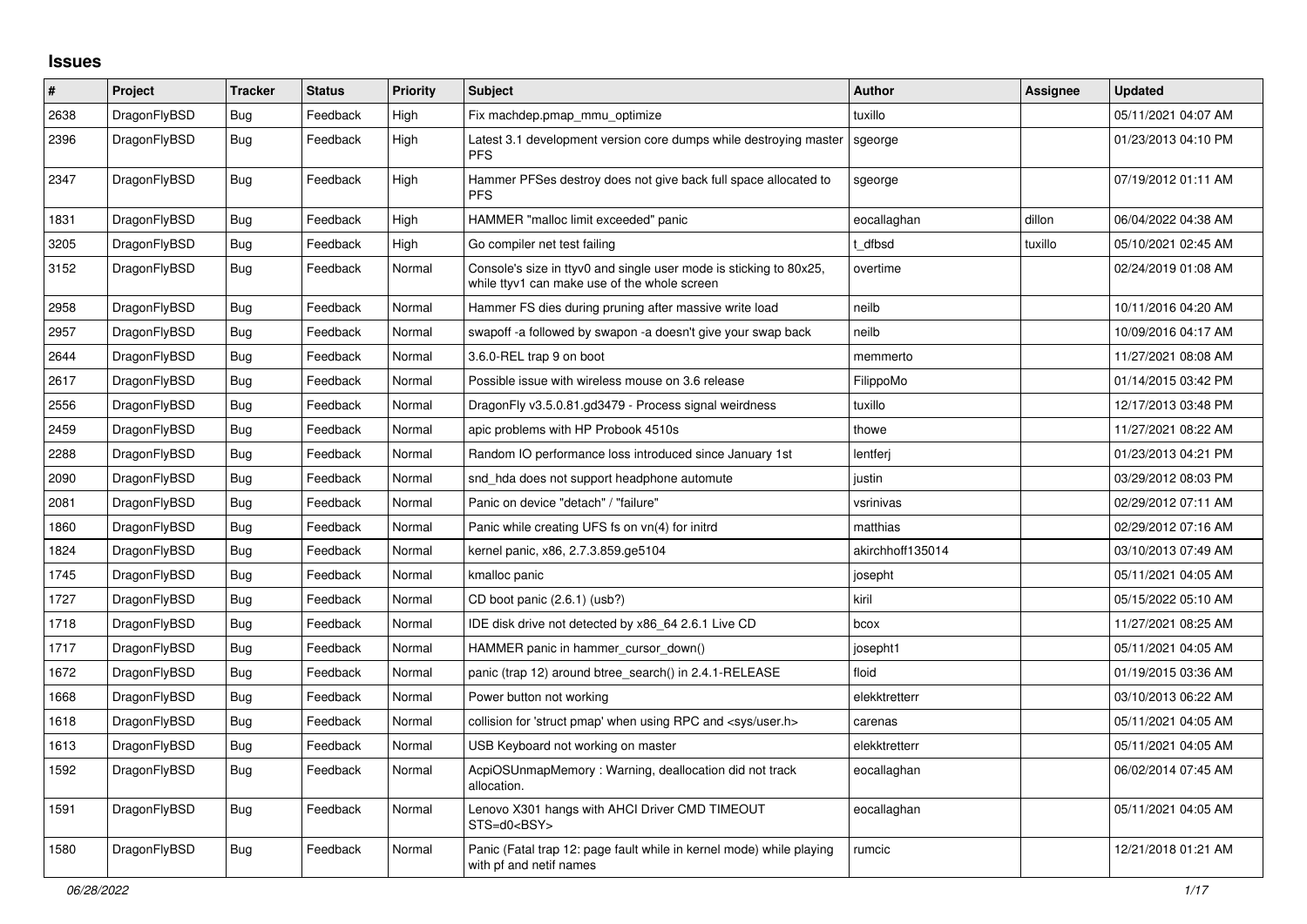| $\vert$ # | Project      | <b>Tracker</b> | <b>Status</b> | <b>Priority</b> | Subject                                                                                                                                                   | <b>Author</b>  | <b>Assignee</b> | <b>Updated</b>      |
|-----------|--------------|----------------|---------------|-----------------|-----------------------------------------------------------------------------------------------------------------------------------------------------------|----------------|-----------------|---------------------|
| 1577      | DragonFlyBSD | Bug            | Feedback      | Normal          | panic: assertion: leaf->base.obj_id == ip->obj_id in<br>hammer_ip_delete_range                                                                            | qhwt+dfly      |                 | 05/11/2021 04:01 AM |
| 1563      | DragonFlyBSD | <b>Bug</b>     | Feedback      | Normal          | reset(1) doesn't reset terminal to the defaults                                                                                                           | hasso          |                 | 03/10/2013 04:17 AM |
| 1560      | DragonFlyBSD | Bug            | Feedback      | Normal          | Unable to modify partition table on ThinkPad T61p during install                                                                                          | rehsack        |                 | 01/15/2015 08:57 AM |
| 1521      | DragonFlyBSD | <b>Bug</b>     | Feedback      | Normal          | amd64 2.4 livecd won't mount root at boot                                                                                                                 | bolapara       |                 | 01/28/2018 03:45 AM |
| 1489      | DragonFlyBSD | <b>Bug</b>     | Feedback      | Normal          | panic: ufs dirbad: bad dir                                                                                                                                | rumcic         |                 | 03/10/2013 04:34 AM |
| 1486      | DragonFlyBSD | Bug            | Feedback      | Normal          | Interrupt storm related to SATA DVD device                                                                                                                | hasso          |                 | 05/11/2021 04:01 AM |
| 1481      | DragonFlyBSD | Bug            | Feedback      | Normal          | panic: assertion: kva_p(buf) in soopt_from_kbuf (after ipfw pipe<br>show, 2.2.1-R)                                                                        | combiner       |                 | 05/11/2021 04:01 AM |
| 1456      | DragonFlyBSD | Bug            | Feedback      | Normal          | Microsoft wireless desktop problems                                                                                                                       | elekktretterr  |                 | 01/15/2015 08:34 AM |
| 1454      | DragonFlyBSD | <b>Bug</b>     | Feedback      | Normal          | Unable to boot from external USB DVD drive                                                                                                                | elekktretterr  |                 | 05/11/2021 04:01 AM |
| 1448      | DragonFlyBSD | Bug            | Feedback      | Normal          | panic: assertion: _tp->tt_msg->tt_cpuid == mycpuid in<br>tcp_callout_active tcp_output tcp_usr_send netmsg_pru_send<br>netmsg_service tcpmsg_service_loop | dillon         |                 | 05/11/2021 04:00 AM |
| 1429      | DragonFlyBSD | Bug            | Feedback      | Normal          | vkernel bug - "mfree: m->m_nextpkt != NULL"                                                                                                               | dillon         |                 | 05/11/2021 04:00 AM |
| 1387      | DragonFlyBSD | <b>Bug</b>     | Feedback      | Normal          | zero-size malloc and ps: kvm getprocs: Bad address                                                                                                        | qhwt+dfly      |                 | 05/11/2021 04:00 AM |
| 1332      | DragonFlyBSD | Bug            | Feedback      | Normal          | DFBSD 2.2 - Booting usbcdrom/usbsticks on thinkpad hangs on<br>"BTX Halted"                                                                               | tuxillo        |                 | 05/11/2021 04:00 AM |
| 1330      | DragonFlyBSD | Bug            | Feedback      | Normal          | Hammer, usb disk, SYNCHRONIZE CACHE failure                                                                                                               | josepht        |                 | 06/02/2014 04:56 AM |
| 1282      | DragonFlyBSD | Bug            | Feedback      | Normal          | panic (trap 12) when booting SMP kernel on Atom 330 (dual core)                                                                                           | tomaz.borstnar |                 | 05/11/2021 04:00 AM |
| 1250      | DragonFlyBSD | <b>Bug</b>     | Feedback      | Normal          | Panic upon plugging an USB flash drive into the machine                                                                                                   | rumcic         |                 | 03/10/2013 05:17 AM |
| 1249      | DragonFlyBSD | <b>Bug</b>     | Feedback      | Normal          | panic: ffs vfree: freeing free inode                                                                                                                      | rumcic         |                 | 03/10/2013 05:13 AM |
| 1144      | DragonFlyBSD | Bug            | Feedback      | Normal          | Incorrect clock under KVM                                                                                                                                 | msylvan        |                 | 03/09/2013 01:17 PM |
| 1101      | DragonFlyBSD | Bug            | Feedback      | Normal          | ohci related panic                                                                                                                                        | polachok       |                 | 05/11/2021 04:00 AM |
| 979       | DragonFlyBSD | Bug            | Feedback      | Normal          | Failure-prone USB mass storage (SB600? msdosfs? CAM?)                                                                                                     | floid          |                 | 01/15/2015 08:38 AM |
| 846       | DragonFlyBSD | Bug            | Feedback      | Normal          | USB bugs:usb mouse can't used!                                                                                                                            | frankning      |                 | 01/15/2015 08:36 AM |
| 806       | DragonFlyBSD | <b>Bug</b>     | Feedback      | Normal          | boot error on MacBook                                                                                                                                     | tralamazza     |                 | 06/04/2022 05:28 AM |
| 570       | DragonFlyBSD | Bug            | Feedback      | Normal          | 1.8.x: ACPI problems                                                                                                                                      | qhwt+dfly      |                 | 06/02/2014 03:45 AM |
| 243       | DragonFlyBSD | Bug            | Feedback      | Normal          | weird behavior in the shell                                                                                                                               | swildner       |                 | 05/31/2022 02:51 PM |
| 2100      | DragonFlyBSD | <b>Bug</b>     | Feedback      | Normal          | devfs related panic                                                                                                                                       | sepherosa      | alexh           | 07/10/2011 02:29 PM |
| 2037      | DragonFlyBSD | Bug            | Feedback      | Normal          | Panic Bad link elm while building packages                                                                                                                | ftigeot        | dillon          | 04/21/2011 07:20 AM |
| 1411      | DragonFlyBSD | <b>Bug</b>     | Feedback      | Normal          | Burning doesn't work with ahci(4)                                                                                                                         | hasso          | dillon          | 05/11/2021 04:00 AM |
| 1593      | DragonFlyBSD | <b>Bug</b>     | Feedback      | Normal          | panic: assertion: $ccb == ap > ap$ err $ccb$ in ahci put err $ccb$                                                                                        | ftigeot        | ftigeot         | 05/15/2022 05:09 AM |
| 2717      | DragonFlyBSD | Submit         | Feedback      | Normal          | Out of range numeric handling                                                                                                                             | dclink         | tuxillo         | 05/11/2021 04:08 AM |
| 2438      | DragonFlyBSD | Submit         | Feedback      | Normal          | <b>TRIM</b> fixes                                                                                                                                         | Anonymous      | tuxillo         | 05/11/2021 03:45 AM |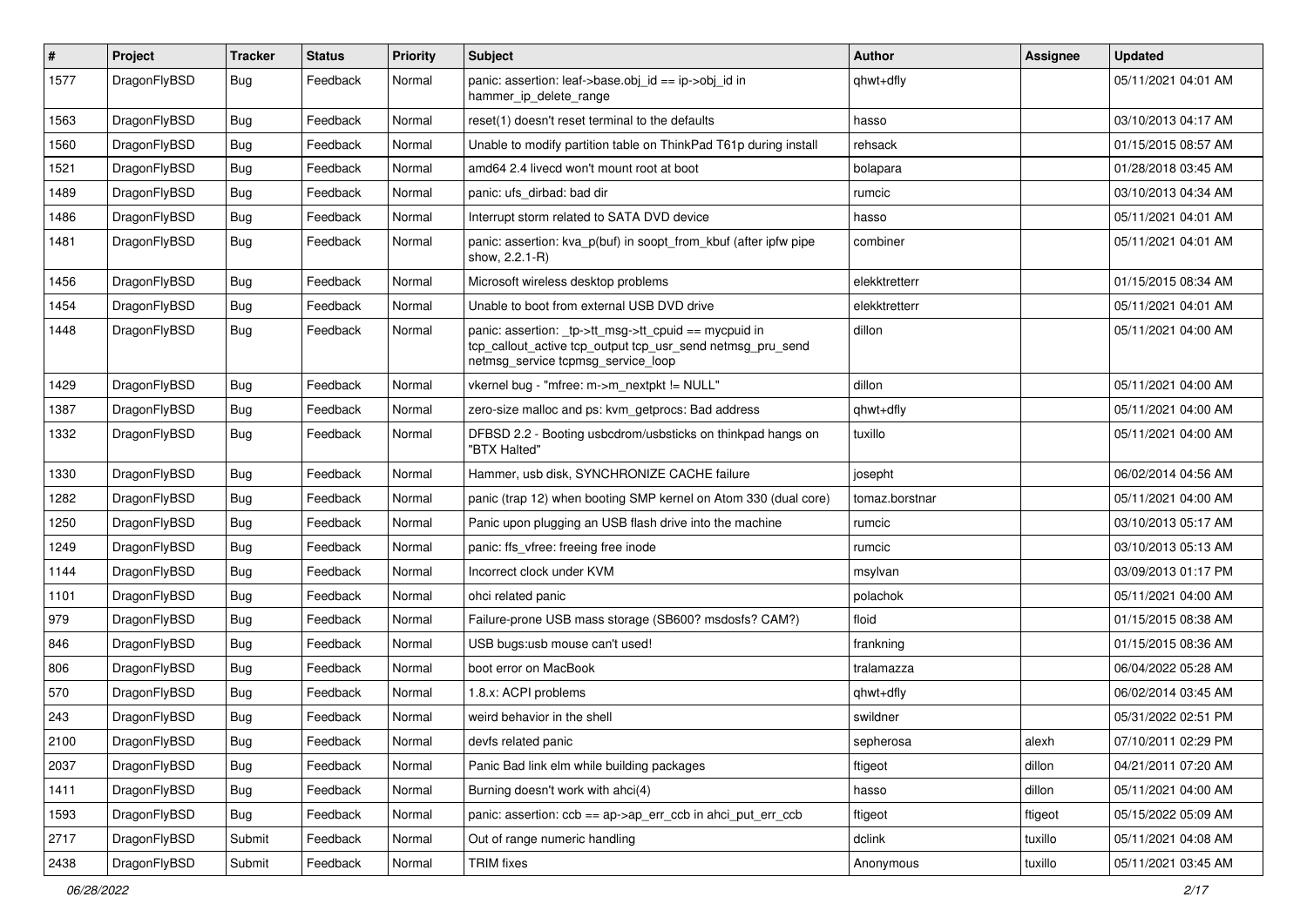| #    | Project      | <b>Tracker</b> | <b>Status</b> | <b>Priority</b> | Subject                                                                                                | Author            | <b>Assignee</b> | <b>Updated</b>      |
|------|--------------|----------------|---------------|-----------------|--------------------------------------------------------------------------------------------------------|-------------------|-----------------|---------------------|
| 1587 | DragonFlyBSD | Bug            | Feedback      | Normal          | can't gdb across fork                                                                                  | corecode          | tuxillo         | 05/11/2021 03:54 AM |
| 1579 | DragonFlyBSD | Bug            | Feedback      | Normal          | dfly 2.4.1 does not like HP DL360G4p and Smart Array 6400 with<br>MSA20                                | tomaz.borstnar    | tuxillo         | 06/02/2014 02:44 PM |
| 1397 | DragonFlyBSD | <b>Bug</b>     | Feedback      | Normal          | jobs -I output inconsistency when called from script                                                   | Anonymous         | tuxillo         | 05/15/2022 05:07 AM |
| 1287 | DragonFlyBSD | Bug            | Feedback      | Normal          | altg configuration doesn't work                                                                        | corecode          | tuxillo         | 05/11/2021 03:51 AM |
| 911  | DragonFlyBSD | <b>Bug</b>     | Feedback      | Normal          | kldload/kernel linker can exceed malloc reserve and panic system                                       | corecode          | tuxillo         | 05/11/2021 03:51 AM |
| 901  | DragonFlyBSD | <b>Bug</b>     | Feedback      | Normal          | route show needs to get data from all cpus                                                             | corecode          | tuxillo         | 05/11/2021 03:50 AM |
| 847  | DragonFlyBSD | <b>Bug</b>     | Feedback      | Normal          | processes getting stuck on mount point                                                                 | corecode          | tuxillo         | 05/11/2021 03:50 AM |
| 2636 | DragonFlyBSD | <b>Bug</b>     | Feedback      | Low             | Add -x flag to iostat (a la solaris)                                                                   | tuxillo           |                 | 05/11/2021 04:07 AM |
| 285  | DragonFlyBSD | Bug            | Feedback      | Low             | interrupt latency with re without ip address configured                                                | thomas.nikolajsen |                 | 02/20/2014 10:30 AM |
| 1127 | DragonFlyBSD | <b>Bug</b>     | Feedback      | Low             | cdrom drive not detected                                                                               | tgr               | corecode        | 01/15/2015 08:55 AM |
| 385  | DragonFlyBSD | <b>Bug</b>     | Feedback      | Low             | Mail archive address removal                                                                           | justin            | justin          | 03/09/2013 11:24 AM |
| 2721 | DragonFlyBSD | Submit         | Feedback      | Low             | Some few zalloc calls to objcache ones replacements                                                    | dclink            | tuxillo         | 05/11/2021 04:08 AM |
| 1428 | DragonFlyBSD | <b>Bug</b>     | Feedback      | Low             | POSIX.1e implementation is too old                                                                     | hasso             | tuxillo         | 05/11/2021 04:00 AM |
| 293  | DragonFlyBSD | <b>Bug</b>     | Feedback      | Low             | Various updates to the handbook                                                                        | victor            | victor          | 03/10/2013 04:46 AM |
| 3113 | DragonFlyBSD | <b>Bug</b>     | In Progress   | Urgent          | Booting vKernel fails due being out of swap space                                                      | tcullen           |                 | 05/11/2021 04:14 AM |
| 2499 | DragonFlyBSD | <b>Bug</b>     | In Progress   | Urgent          | DRAGONFLY_3_2 lockd not responding correctly                                                           | Nerzhul           |                 | 01/22/2013 12:47 PM |
| 3111 | DragonFlyBSD | Bug            | In Progress   | High            | Mouse lags every second heavily under X11                                                              | mneumann          |                 | 12/12/2017 09:46 PM |
| 2296 | DragonFlyBSD | <b>Bug</b>     | In Progress   | High            | panic: assertion "m->wire count > 0" failed                                                            | thomas.nikolajsen |                 | 08/30/2012 06:09 AM |
| 884  | DragonFlyBSD | <b>Bug</b>     | In Progress   | High            | Performance/memory problems under filesystem IO load                                                   | hasso             |                 | 05/11/2021 03:50 AM |
| 3317 | DragonFlyBSD | <b>Bug</b>     | In Progress   | Normal          | Network vtnet0 not working on Hetzner cloud                                                            | mneumann          |                 | 06/18/2022 03:55 AM |
| 3310 | DragonFlyBSD | <b>Bug</b>     | In Progress   | Normal          | NVMM+QEMU fail to boot with UEFI: Mem Assist Failed<br>[gpa=0xfffffff0]                                | liweitianux       |                 | 01/11/2022 03:22 PM |
| 3299 | DragonFlyBSD | Bug            | In Progress   | Normal          | DragonFlyBSD reports utterly wrong uptime (most of the time, right<br>after booting in)                | adrian            |                 | 11/11/2021 01:43 PM |
| 3269 | DragonFlyBSD | Bug            | In Progress   | Normal          | Is double-buffer'd buf still required by HAMMER2?                                                      | tkusumi           |                 | 05/12/2021 04:09 PM |
| 3021 | DragonFlyBSD | <b>Bug</b>     | In Progress   | Normal          | sys/dev/drm/i915/i915_gem_stolen.c:115]: (error) Signed integer<br>overflow for expression '65535<<20' | dcb               |                 | 04/11/2017 12:46 PM |
| 3011 | DragonFlyBSD | Bug            | In Progress   | Normal          | dragonfly/sys/dev/netif/re/re.c: suspicious code?                                                      | dcb               |                 | 07/29/2017 01:26 AM |
| 2731 | DragonFlyBSD | <b>Bug</b>     | In Progress   | Normal          | Screen full of random colors when starting Xorg with Intel Haswell<br>HD Graphics P4600                | jkatzmaier        |                 | 11/12/2014 04:08 PM |
| 2414 | DragonFlyBSD | <b>Bug</b>     | In Progress   | Normal          | Lenovo S10 acpi freeze (not new)                                                                       | davshao           |                 | 05/11/2021 04:13 AM |
| 2360 | DragonFlyBSD | <b>Bug</b>     | In Progress   | Normal          | Wishlist: virtio driver import                                                                         | vsrinivas         |                 | 06/04/2022 04:16 AM |
| 2351 | DragonFlyBSD | <b>Bug</b>     | In Progress   | Normal          | DFBSD v3.1.0.579.g44ccf - Stuck during startup, random freezes                                         | tuxillo           |                 | 04/24/2012 08:21 AM |
| 2345 | DragonFlyBSD | <b>Bug</b>     | In Progress   | Normal          | DFBSD v3.1.0.457.gd679f - NFS panic on diskless station                                                | tuxillo           |                 | 04/07/2012 05:22 PM |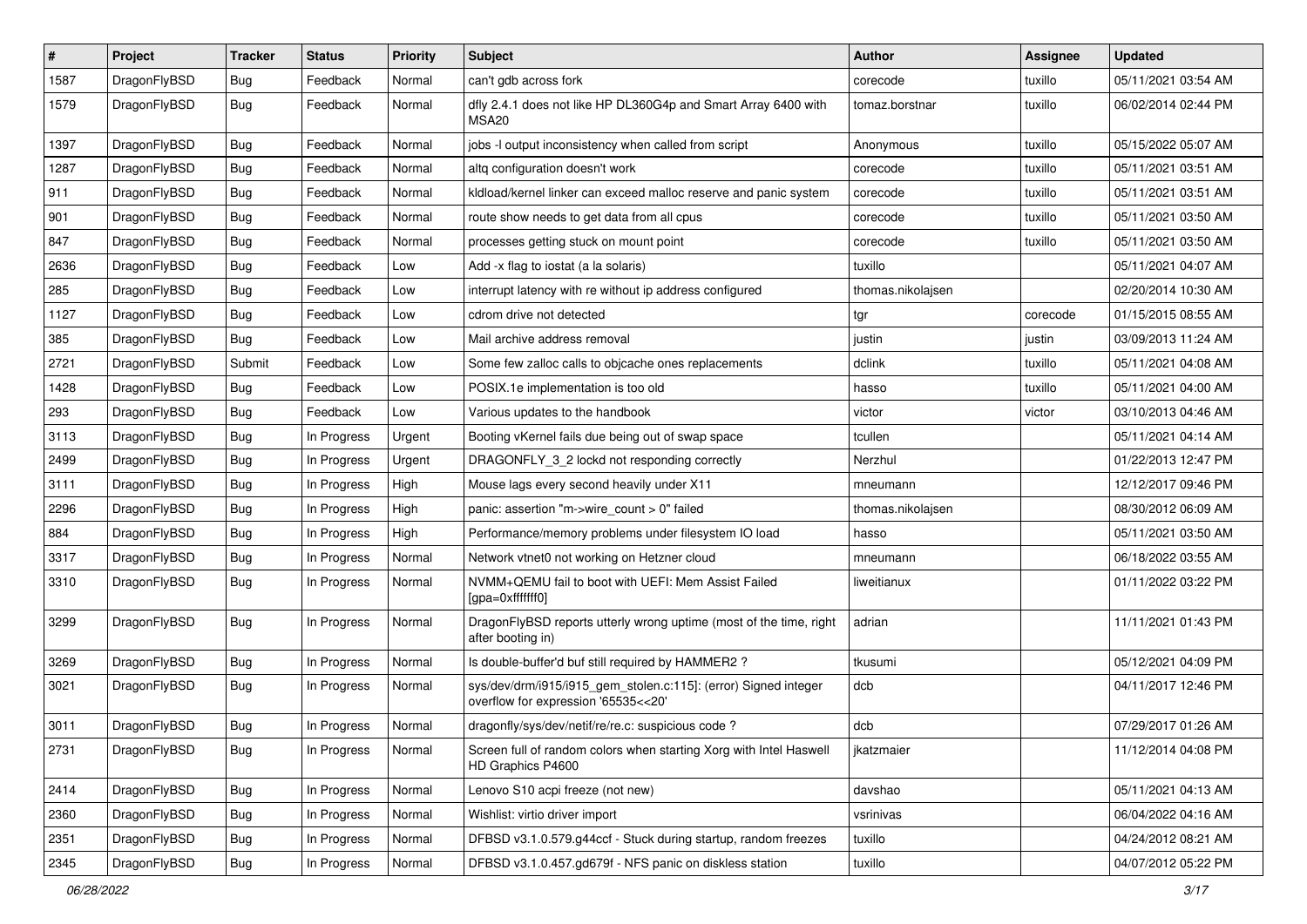| #    | Project      | <b>Tracker</b> | <b>Status</b> | <b>Priority</b> | Subject                                                                                   | <b>Author</b>    | Assignee  | <b>Updated</b>      |
|------|--------------|----------------|---------------|-----------------|-------------------------------------------------------------------------------------------|------------------|-----------|---------------------|
| 2282 | DragonFlyBSD | Bug            | In Progress   | Normal          | gdb segfaults with certain corefiles                                                      | tuxillo          |           | 01/18/2012 04:40 PM |
| 2013 | DragonFlyBSD | Bug            | In Progress   | Normal          | oversized DMA request loop                                                                | josepht          |           | 05/11/2021 04:06 AM |
| 1749 | DragonFlyBSD | Bug            | In Progress   | Normal          | HAMMER fsstress panic in hammer_flush_inode_core<br>'ip->flush_state != HAMMER_FST_FLUSH' | vsrinivas        |           | 05/11/2021 04:06 AM |
| 1744 | DragonFlyBSD | Bug            | In Progress   | Normal          | HAMMER fsstress panic in hammer_setup_child_callback                                      | vsrinivas        |           | 05/11/2021 04:05 AM |
| 1669 | DragonFlyBSD | Bug            | In Progress   | Normal          | Drive wont open using button                                                              | elekktretterr    |           | 02/29/2012 12:05 PM |
| 1661 | DragonFlyBSD | Bug            | In Progress   | Normal          | panic on password entry mount smb filesystem                                              | vsrinivas        |           | 11/27/2021 08:29 AM |
| 1502 | DragonFlyBSD | Bug            | In Progress   | Normal          | Lock while deleting files from nohistory HAMMER directories                               | hasso            |           | 03/10/2013 04:28 AM |
| 1398 | DragonFlyBSD | Submit         | In Progress   | Normal          | hdestroy(3) restricts hash key to point to malloc'ed space                                | Anonymous        |           | 08/20/2021 04:06 PM |
| 1368 | DragonFlyBSD | Bug            | In Progress   | Normal          | suspend signal race?                                                                      | qhwt+dfly        |           | 05/11/2021 03:51 AM |
| 1336 | DragonFlyBSD | Bug            | In Progress   | Normal          | Still looking for reports of missed directory entries w/ HAMMER                           | dillon           |           | 05/11/2021 04:00 AM |
| 1307 | DragonFlyBSD | Bug            | In Progress   | Normal          | hammer tid -2 shows unexpected result                                                     | corecode         |           | 10/18/2016 05:29 PM |
| 1218 | DragonFlyBSD | Bug            | In Progress   | Normal          | panic: assertion: $error == 0$ in hammer start transaction                                | rumcic           |           | 05/11/2021 04:00 AM |
| 1181 | DragonFlyBSD | Bug            | In Progress   | Normal          | ACX111 panic                                                                              | elekktretterr    |           | 05/11/2021 04:00 AM |
| 604  | DragonFlyBSD | Bug            | In Progress   | Normal          | 1.8.1-RELEASE - clock runs fast on mainboard ASUS P5A-B                                   | yeti             |           | 05/11/2021 03:55 AM |
| 331  | DragonFlyBSD | Bug            | In Progress   | Normal          | ftpsesame (aka Bridging S01E03)                                                           | bastyaelvtars    |           | 03/09/2013 12:28 PM |
| 2353 | DragonFlyBSD | Bug            | In Progress   | Normal          | panic: assertion "gd->gd_spinlocks_wr == 0" failed in<br>bsd4_schedulerclock              | jaydg            | alexh     | 11/28/2012 01:57 AM |
| 2819 | DragonFlyBSD | Bug            | In Progress   | Normal          | Random micro system freezes after a week of uptime                                        | ftigeot          | dillon    | 08/16/2015 08:46 PM |
| 3031 | DragonFlyBSD | Submit         | In Progress   | Normal          | Update drm/radeon to Linux 4.7.10 as much as possible                                     | davshao          | ftigeot   | 08/19/2021 12:33 PM |
| 2549 | DragonFlyBSD | Bug            | In Progress   | Normal          | netgraph7: Kernel page fault.                                                             | russiane39       | nant      | 05/10/2013 11:20 PM |
| 168  | DragonFlyBSD | Bug            | In Progress   | Normal          | Livelocked limit engaged while trying to setup IPW wireless                               | mschacht         | sepherosa | 05/11/2021 04:05 AM |
| 1302 | DragonFlyBSD | Bug            | In Progress   | Normal          | Checkpoint regression?                                                                    | sjg              | sjg       | 07/10/2013 05:22 PM |
| 3318 | DragonFlyBSD | Bug            | In Progress   | Normal          | Segmenation fault when a process resumed with checkpt exits                               | zabolekar        | tuxillo   | 06/18/2022 08:24 AM |
| 3295 | DragonFlyBSD | Bug            | In Progress   | Normal          | Adapt devel/libvirt for nvmm                                                              | tuxillo          | tuxillo   | 11/03/2021 04:56 PM |
| 3160 | DragonFlyBSD | Submit         | In Progress   | Normal          | State the implementation difference in pkill/pgrep manual                                 | sevan            | tuxillo   | 06/03/2022 05:15 PM |
| 3145 | DragonFlyBSD | Submit         | In Progress   | Normal          | Update libelf to FreeBSD 12 current and build as base library usable<br>by ports          | davshao          | tuxillo   | 08/20/2021 03:58 PM |
| 3028 | DragonFlyBSD | Bug            | In Progress   | Normal          | installer: confusion of set/get disk encryption passphrase dialogs                        | liweitianux      | tuxillo   | 06/03/2022 05:13 PM |
| 2358 | DragonFlyBSD | Bug            | In Progress   | Normal          | DFBSD v3.0.2.32.g928ca - panic: hammer: insufficient undo FIFO<br>space!                  | tuxillo          | tuxillo   | 05/10/2021 02:50 AM |
| 1921 | DragonFlyBSD | Bug            | In Progress   | Normal          | we miss mlockall                                                                          | alexh            | tuxillo   | 06/18/2022 04:08 AM |
| 1700 | DragonFlyBSD | Submit         | In Progress   | Normal          | skip boot2 menu on <enter></enter>                                                        | Johannes.Hofmann | tuxillo   | 05/15/2022 08:35 AM |
| 1584 | DragonFlyBSD | <b>Bug</b>     | In Progress   | Normal          | can't use ssh from jail: debug1: read_passphrase: can't open<br>/dev/tty: Device busy     | corecode         | tuxillo   | 05/11/2021 03:53 AM |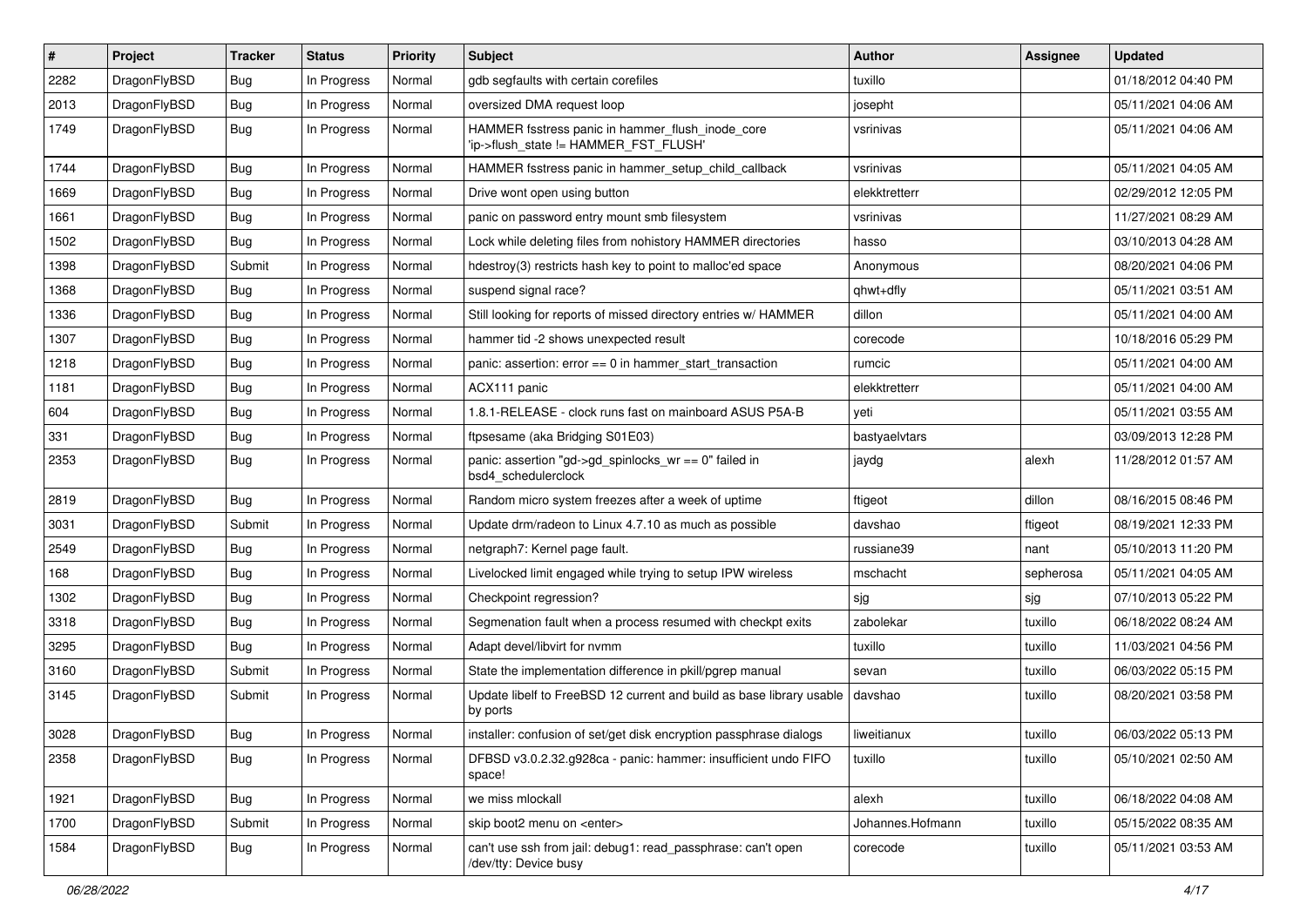| $\#$ | Project      | <b>Tracker</b> | <b>Status</b> | <b>Priority</b> | <b>Subject</b>                                                                                                                                              | <b>Author</b>      | Assignee | <b>Updated</b>      |
|------|--------------|----------------|---------------|-----------------|-------------------------------------------------------------------------------------------------------------------------------------------------------------|--------------------|----------|---------------------|
| 1583 | DragonFlyBSD | <b>Bug</b>     | In Progress   | Normal          | panic: assertion: cursor->trans->sync_lock_refs > 0 in<br>hammer recover cursor                                                                             | corecode           | tuxillo  | 05/11/2021 03:53 AM |
| 1547 | DragonFlyBSD | Bug            | In Progress   | Normal          | disklabel64 automatic sizing                                                                                                                                | corecode           | tuxillo  | 05/11/2021 03:52 AM |
| 1528 | DragonFlyBSD | Bug            | In Progress   | Normal          | ktrace does not show proper return values for pipe(2)                                                                                                       | corecode           | tuxillo  | 05/11/2021 03:52 AM |
| 1475 | DragonFlyBSD | Bug            | In Progress   | Normal          | kernel blocks with low memory and syscons setting a high res mode<br>/ scrollback                                                                           | corecode           | tuxillo  | 05/11/2021 03:52 AM |
| 1469 | DragonFlyBSD | <b>Bug</b>     | In Progress   | Normal          | Hammer history security concern                                                                                                                             | corecode           | tuxillo  | 05/11/2021 03:52 AM |
| 1390 | DragonFlyBSD | <b>Bug</b>     | In Progress   | Normal          | Use id_t type for {get,set}priority()                                                                                                                       | Anonymous          | tuxillo  | 07/05/2019 02:18 AM |
| 1030 | DragonFlyBSD | <b>Bug</b>     | In Progress   | Normal          | msdosfs umount panic                                                                                                                                        | corecode           | tuxillo  | 05/11/2021 03:51 AM |
| 998  | DragonFlyBSD | <b>Bug</b>     | In Progress   | Normal          | Unconfiguring a vn while it is mounted                                                                                                                      | rumcic             | tuxillo  | 05/11/2021 04:00 AM |
| 781  | DragonFlyBSD | <b>Bug</b>     | In Progress   | Normal          | fdisk uses wrong geometry on usb flash drives                                                                                                               | corecode           | tuxillo  | 05/11/2021 03:50 AM |
| 742  | DragonFlyBSD | <b>Bug</b>     | In Progress   | Normal          | umount problems with multiple mounts                                                                                                                        | corecode           | tuxillo  | 06/25/2022 04:02 AM |
| 3089 | DragonFlyBSD | <b>Bug</b>     | In Progress   | Normal          | vtnet(4) - disable TCP checksum offload by default                                                                                                          | jlane              | vadaszi  | 05/11/2021 04:14 AM |
| 2391 | DragonFlyBSD | <b>Bug</b>     | In Progress   | Normal          | System lock with ahci and acpi enabled on ATI RS690 chipset with<br>SMB600 sata controller                                                                  | jorisgio           | vadaszi  | 06/03/2015 03:51 PM |
| 2797 | DragonFlyBSD | <b>Bug</b>     | In Progress   | Low             | vkernels with & without machdep.pmap_mmu_optimize                                                                                                           | yellowrabbit2010   |          | 11/27/2021 08:06 AM |
| 2631 | DragonFlyBSD | <b>Bug</b>     | In Progress   | Low             | Verify library versioning current with full package build and switch it<br>on (after publishing packages)                                                   | tuxillo            |          | 05/11/2021 04:06 AM |
| 1148 | DragonFlyBSD | <b>Bug</b>     | In Progress   | Low             | BCM4311 wireless network adapter detected but not functional                                                                                                | archimedes.gaviola |          | 05/11/2021 04:00 AM |
| 725  | DragonFlyBSD | Bug            | In Progress   | Low             | 'make distribution' fails w/'ro' /usr/obj                                                                                                                   | c.turner           |          | 03/09/2013 01:01 PM |
| 1819 | DragonFlyBSD | Bug            | In Progress   | Low             | truss - Major revamping task list                                                                                                                           | tuxillo            | tuxillo  | 11/27/2021 08:45 AM |
| 2735 | DragonFlyBSD | Bug            | New           | Urgent          | iwn panics SYSSASSERT                                                                                                                                       | cnb                |          | 05/11/2021 03:55 AM |
| 2423 | DragonFlyBSD | Bug            | New           | Urgent          | After multiple panics/locks, hitting KKASSERT in<br>hammer init cursor                                                                                      | rumcic             |          | 09/18/2012 02:28 AM |
| 2141 | DragonFlyBSD | <b>Bug</b>     | <b>New</b>    | Urgent          | loader and/or documentation broken                                                                                                                          | sjg                |          | 01/20/2012 10:51 AM |
| 599  | DragonFlyBSD | <b>Bug</b>     | New           | Urgent          | 1.9.0 reproducable panic                                                                                                                                    | pavalos            |          | 12/22/2010 01:08 AM |
| 3266 | DragonFlyBSD | Bug            | <b>New</b>    | High            | Filesystems broken due to "KKASSERT(count &<br>TOK_COUNTMASK);"                                                                                             | tkusumi            |          | 03/15/2021 01:21 PM |
| 3240 | DragonFlyBSD | <b>Bug</b>     | New           | High            | compile error because of openssl with /usr/dports/security/rhash for<br>mysgl 8 install                                                                     | <b>UlasSAYGIN</b>  |          | 06/04/2020 08:05 AM |
| 3194 | DragonFlyBSD | <b>Bug</b>     | New           | High            | Hammer kernel crash on mirror-stream of PFS after upgrade<br>(assertion "cursor->flags &<br>HAMMER_CURSOR_ITERATE_CHECK" failed in<br>hammer btree iterate) | Anonymous          |          | 06/29/2019 01:32 PM |
| 3129 | DragonFlyBSD | <b>Bug</b>     | <b>New</b>    | High            | Kernel panic with 5.2.0 on A2SDi-4C-HLN4F                                                                                                                   | stateless          |          | 04/24/2018 12:50 AM |
| 3124 | DragonFlyBSD | <b>Bug</b>     | <b>New</b>    | High            | DragonFlyBSD 5.0.2 with Hammer2 with UEFI install doesn't boot                                                                                              | wiesl              |          | 06/18/2019 05:07 AM |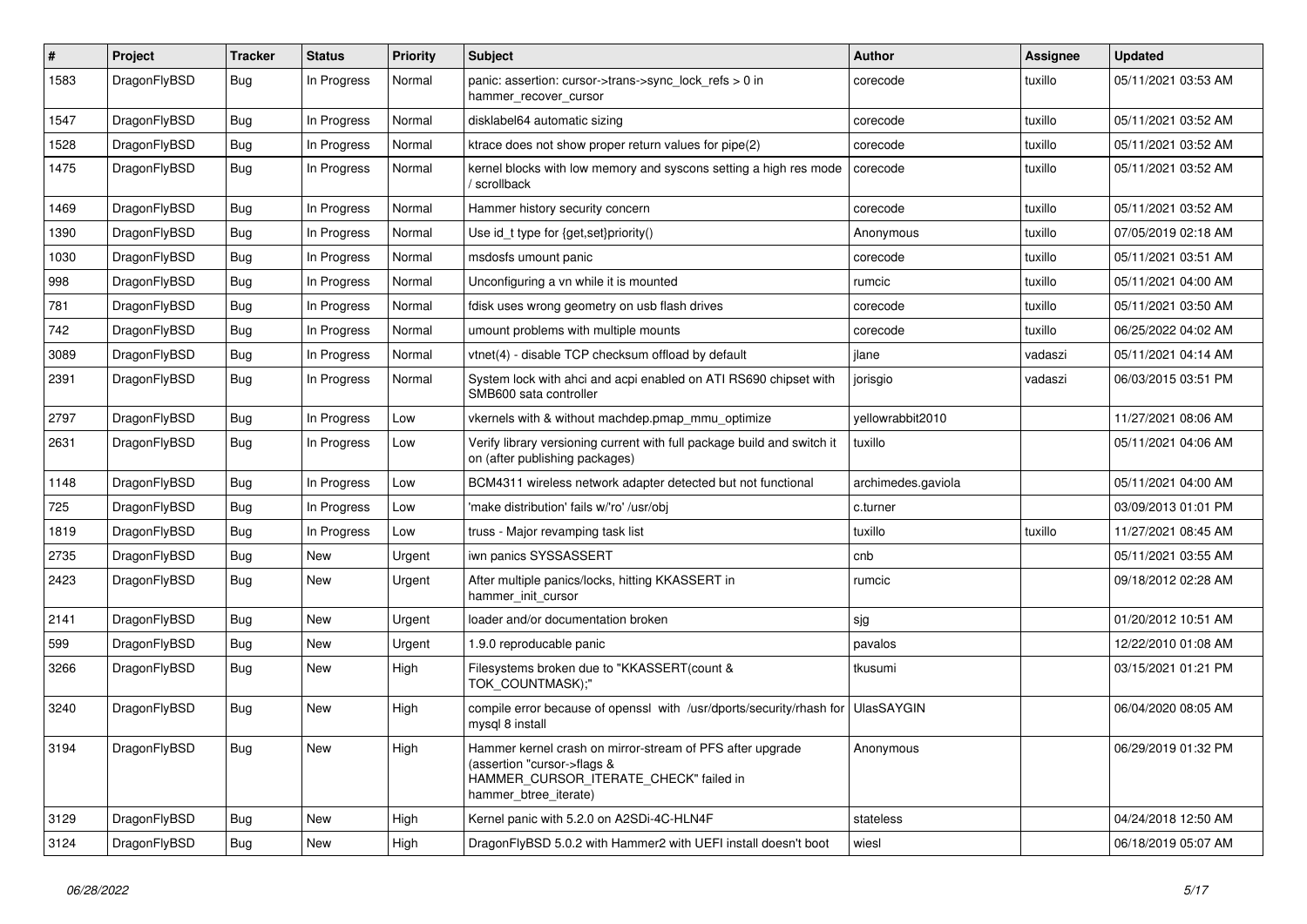| $\#$ | Project      | <b>Tracker</b> | <b>Status</b> | <b>Priority</b> | <b>Subject</b>                                                                                            | <b>Author</b> | Assignee  | <b>Updated</b>      |
|------|--------------|----------------|---------------|-----------------|-----------------------------------------------------------------------------------------------------------|---------------|-----------|---------------------|
| 2930 | DragonFlyBSD | <b>Bug</b>     | <b>New</b>    | High            | 'objcache' causes panic during 'nfs_readdir'                                                              | tofergus      |           | 07/26/2016 01:09 PM |
| 2915 | DragonFlyBSD | <b>Bug</b>     | <b>New</b>    | High            | Hammer mirror-copy problem                                                                                | t dfbsd       |           | 08/25/2016 05:28 AM |
| 2736 | DragonFlyBSD | Bug            | New           | High            | kernel panics on acpi timer probe function                                                                | cnb           |           | 05/11/2021 03:55 AM |
| 2657 | DragonFlyBSD | Bug            | New           | High            | Needs acl to migrate our servers                                                                          | ferney        |           | 03/31/2014 11:37 AM |
| 2547 | DragonFlyBSD | <b>Bug</b>     | New           | High            | crashed while doing a dry run of pkg_rolling-replace                                                      | phma          |           | 04/18/2013 10:40 PM |
| 2495 | DragonFlyBSD | Bug            | New           | High            | DFBSD v3.3.0.960.g553fe7 - ocnt != 0" failed in<br>prop_object_release                                    | tuxillo       |           | 05/31/2022 04:08 PM |
| 2421 | DragonFlyBSD | <b>Bug</b>     | New           | High            | Kernel panic: vm_fault: page 0xc0f70000 not busy!                                                         | lentferj      |           | 10/03/2012 08:16 AM |
| 2140 | DragonFlyBSD | Bug            | New           | High            | hammer_io_delallocate panic with 'duplicate entry' message                                                | ttw           |           | 10/07/2011 12:22 PM |
| 2117 | DragonFlyBSD | <b>Bug</b>     | New           | High            | ACPI and/or bce(4) problem with 2.11.0.673.g0d557 on HP DL380<br>G6                                       | pauska        |           | 08/22/2011 10:15 AM |
| 2071 | DragonFlyBSD | Bug            | New           | High            | Panic on assertion: (int)(flg->seq - seq) > 0 in hammer_flusher_flush<br>after inode error                | vsrinivas     |           | 06/12/2011 07:59 AM |
| 1920 | DragonFlyBSD | <b>Bug</b>     | New           | High            | system hangs                                                                                              | zhtw          |           | 11/22/2010 08:59 AM |
| 1185 | DragonFlyBSD | Bug            | New           | High            | need a tool to merge changes into /etc                                                                    | wa1ter        |           | 02/18/2014 06:02 AM |
| 2870 | DragonFlyBSD | Bug            | New           | High            | Broken text and icons when glamor acceleration is used                                                    | 375gnu        | ftigeot   | 01/31/2016 12:13 AM |
| 2825 | DragonFlyBSD | <b>Bug</b>     | New           | High            | 3x dhclient = hanging system (objcache exhausted)                                                         | jaccovonb     | sepherosa | 05/11/2021 03:55 AM |
| 1198 | DragonFlyBSD | <b>Bug</b>     | New           | High            | DDB loops panic in db read bytes                                                                          | corecode      | tuxillo   | 05/11/2021 03:51 AM |
| 2828 | DragonFlyBSD | Bug            | New           | High            | On AMD APUs and Bulldozer CPUs, the machdep.cpu idle hlt<br>sysctl should be 3 by default                 | vadaszi       | vadaszi   | 05/11/2021 04:07 AM |
| 3316 | DragonFlyBSD | <b>Bug</b>     | New           | Normal          | hammer2_dirent_create() allows creating >1 dirents with the same<br>name                                  | tkusumi       |           | 06/05/2022 12:35 PM |
| 3313 | DragonFlyBSD | <b>Bug</b>     | New           | Normal          | Can't boot from my live USB at all. The kernel loading process<br>hangs.                                  | rempas        |           | 06/03/2022 12:16 AM |
| 3312 | DragonFlyBSD | Submit         | New           | Normal          | hammer2: redundant chain modify after chain creation                                                      | tkusumi       |           | 05/15/2022 01:35 PM |
| 3302 | DragonFlyBSD | Bug            | New           | Normal          | Will not boot on System76 Lemur Pro (lemp10)                                                              | piecuch       |           | 11/03/2021 10:21 AM |
| 3301 | DragonFlyBSD | <b>Bug</b>     | New           | Normal          | Gkrellm from the packages is not showing logged in users in main<br>window, logged in users always $== 0$ | adrian        |           | 01/08/2022 04:24 AM |
| 3300 | DragonFlyBSD | Bug            | <b>New</b>    | Normal          | Running Xvnc from TigerVNC package through the INETD daemon<br>in TCP WAIT mode fails hard                | adrian        |           | 01/08/2022 04:25 AM |
| 3298 | DragonFlyBSD | Bug            | New           | Normal          | Running "w" and having logged in via XDM through VNC, "w" prints   piecuch<br>an extra error message      |               |           | 10/25/2021 09:16 AM |
| 3284 | DragonFlyBSD | Bug            | New           | Normal          | Wrong towlower() result for U+038A                                                                        | bhaible       |           | 07/10/2021 03:34 AM |
| 3283 | DragonFlyBSD | <b>Bug</b>     | New           | Normal          | mknodat() cannot create FIFOs                                                                             | bhaible       |           | 07/10/2021 03:34 AM |
| 3282 | DragonFlyBSD | Bug            | New           | Normal          | unexpected errno value from fopen()                                                                       | bhaible       |           | 07/10/2021 03:34 AM |
| 3281 | DragonFlyBSD | Bug            | New           | Normal          | Crash after leaving unattended for a while                                                                | bhaible       |           | 07/10/2021 03:32 AM |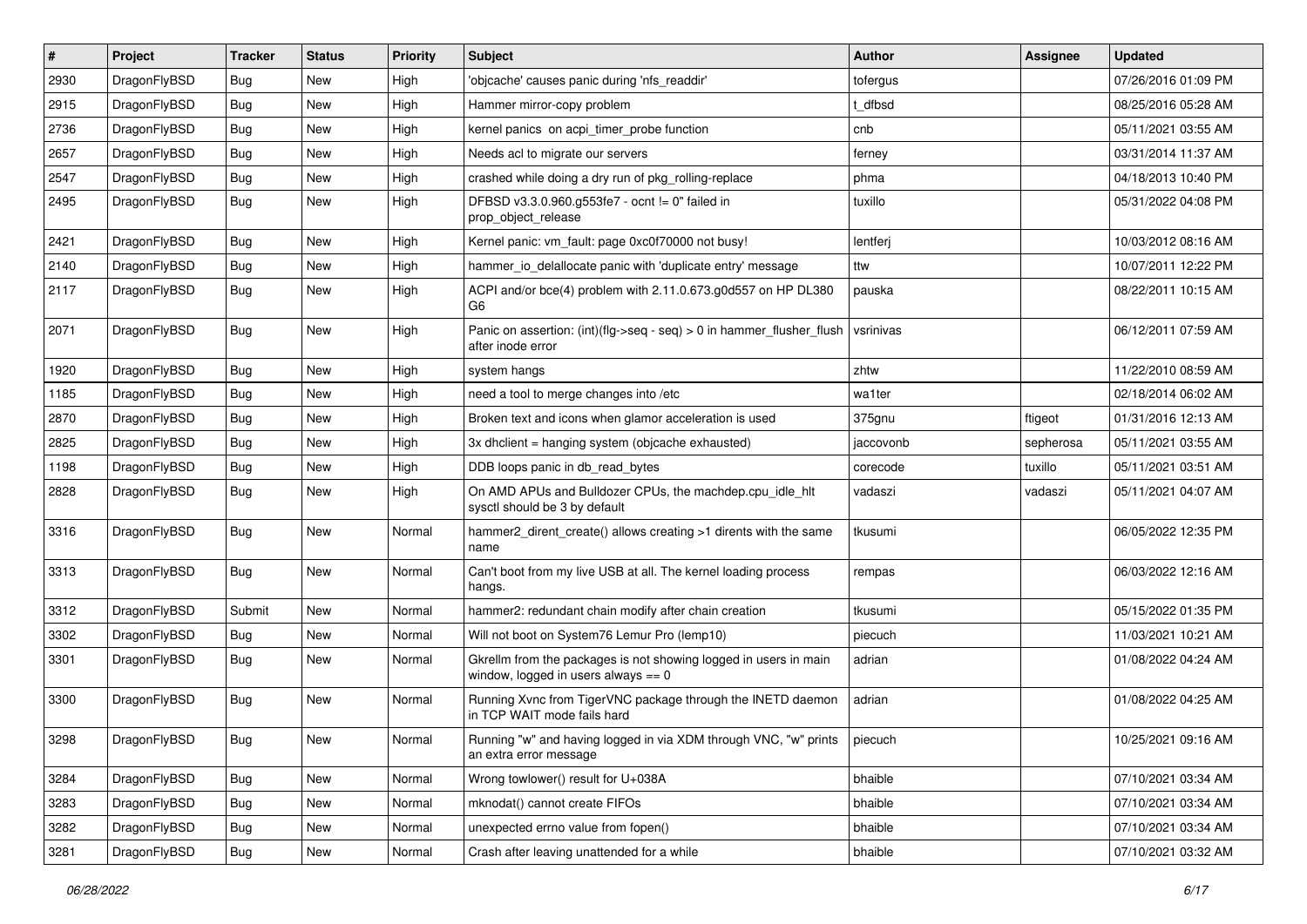| $\sharp$ | Project      | <b>Tracker</b> | <b>Status</b> | <b>Priority</b> | Subject                                                                                 | Author            | Assignee | <b>Updated</b>      |
|----------|--------------|----------------|---------------|-----------------|-----------------------------------------------------------------------------------------|-------------------|----------|---------------------|
| 3280     | DragonFlyBSD | Bug            | New           | Normal          | KMS console and i915(4) not working in 6.0                                              | cmusser           |          | 07/10/2021 03:35 AM |
| 3278     | DragonFlyBSD | Bug            | New           | Normal          | Second screen image is distorted                                                        | arcade@b1t.name   |          | 07/10/2021 03:36 AM |
| 3276     | DragonFlyBSD | Submit         | <b>New</b>    | Normal          | Add option controlling whether gpt expand expands the last partition<br>(needs testing) | falsifian         |          | 07/10/2021 03:35 AM |
| 3252     | DragonFlyBSD | Bug            | <b>New</b>    | Normal          | tcsetattr/tcgetattr set errno incorrectly on non-TTY                                    | tonyc             |          | 10/26/2020 09:34 PM |
| 3249     | DragonFlyBSD | Bug            | New           | Normal          | HAMMER2 fsync(2) not working properly                                                   | tkusumi           |          | 09/21/2020 07:07 AM |
| 3247     | DragonFlyBSD | Bug            | New           | Normal          | Kernel panic doing nothing much                                                         | phma              |          | 09/12/2020 11:40 PM |
| 3246     | DragonFlyBSD | Bug            | <b>New</b>    | Normal          | HAMMER2 unable to handle ENOSPC properly                                                | tkusumi           |          | 09/04/2020 11:11 AM |
| 3245     | DragonFlyBSD | Bug            | New           | Normal          | panic: free: guard1x fail, i915 load from loader.conf                                   | polachok          |          | 08/21/2020 10:36 AM |
| 3243     | DragonFlyBSD | Bug            | <b>New</b>    | Normal          | SMART status not reported properly for SSD disks                                        | daftaupe          |          | 09/09/2020 11:03 PM |
| 3239     | DragonFlyBSD | <b>Bug</b>     | <b>New</b>    | Normal          | unable to SIGKILL glitched emacs                                                        | piecuch           |          | 05/26/2020 03:30 AM |
| 3238     | DragonFlyBSD | <b>Bug</b>     | New           | Normal          | race conditions when printing from vkernel console                                      | piecuch           |          | 05/19/2020 02:50 PM |
| 3235     | DragonFlyBSD | <b>Bug</b>     | New           | Normal          | Kernel panic in devfs vnops.c                                                           | mneumann          |          | 04/28/2020 07:00 AM |
| 3231     | DragonFlyBSD | <b>Bug</b>     | <b>New</b>    | Normal          | wifi drops on 5.8                                                                       | tse               |          | 04/06/2020 05:08 AM |
| 3227     | DragonFlyBSD | Submit         | New           | Normal          | Add HAMMER2 instructions in the installation medium README                              | daftaupe          |          | 03/26/2020 03:34 PM |
| 3226     | DragonFlyBSD | <b>Bug</b>     | <b>New</b>    | Normal          | Xorg freezes in vm: thread stuck in "objtrm1"                                           | peeter            |          | 04/08/2020 02:10 AM |
| 3225     | DragonFlyBSD | Bug            | New           | Normal          | nfsd freeze when using qemu                                                             | tse               |          | 03/17/2020 11:52 AM |
| 3224     | DragonFlyBSD | Bug            | <b>New</b>    | Normal          | Kernel panic when trying to ping6                                                       | zhtw              |          | 03/08/2020 08:55 AM |
| 3222     | DragonFlyBSD | <b>Bug</b>     | <b>New</b>    | Normal          | gcc - undefined reference to '__atomic_load' (missing libatomic?)                       | mneumann          |          | 02/08/2020 02:45 AM |
| 3219     | DragonFlyBSD | <b>Bug</b>     | <b>New</b>    | Normal          | x11/xorg port can not be build                                                          | <b>UlasSAYGIN</b> |          | 03/31/2020 08:57 AM |
| 3218     | DragonFlyBSD | <b>Bug</b>     | New           | Normal          | Kernel panics are not sent to comconsole when booted over EFI                           | mqudsi            |          | 12/02/2019 08:52 PM |
| 3217     | DragonFlyBSD | <b>Bug</b>     | <b>New</b>    | Normal          | rescue tools: make install fails if rescue folder doesn't exist                         | : dfbsd           |          | 11/27/2019 08:16 PM |
| 3215     | DragonFlyBSD | Bug            | <b>New</b>    | Normal          | Hang in tcdrain(3) after write(3)                                                       | noloader          |          | 11/25/2019 03:08 PM |
| 3209     | DragonFlyBSD | Bug            | New           | Normal          | svc has some minor bugs                                                                 | arcade@b1t.name   |          | 10/24/2019 09:08 AM |
| 3208     | DragonFlyBSD | <b>Bug</b>     | New           | Normal          | Crash related to nfsd                                                                   | tse               |          | 06/11/2020 05:52 AM |
| 3206     | DragonFlyBSD | Submit         | New           | Normal          | update psm/kbd to FreeBSD 12.0 code                                                     | htse              |          | 10/05/2019 03:49 PM |
| 3201     | DragonFlyBSD | Submit         | <b>New</b>    | Normal          | Fixes make search display                                                               | htse              |          | 08/20/2021 04:02 PM |
| 3199     | DragonFlyBSD | <b>Bug</b>     | New           | Normal          | PFS label not found panic                                                               | tse               |          | 08/21/2019 03:51 AM |
| 3197     | DragonFlyBSD | <b>Bug</b>     | <b>New</b>    | Normal          | DragonFly upgrades                                                                      | tse               |          | 04/18/2020 04:18 PM |
| 3196     | DragonFlyBSD | <b>Bug</b>     | New           | Normal          | test issue after redmine upgrade (2)                                                    | tuxillo           |          | 07/05/2019 04:33 AM |
| 3189     | DragonFlyBSD | <b>Bug</b>     | New           | Normal          | Allow DragonFly Mail Agent to accept an alternate config via<br>command line switch     | iang              |          | 08/16/2021 12:42 AM |
| 3184     | DragonFlyBSD | Bug            | <b>New</b>    | Normal          | tsleep(9) return value when PCATCH specified                                            | tkusumi           |          | 04/03/2019 06:49 AM |
| 3170     | DragonFlyBSD | <b>Bug</b>     | New           | Normal          | repeatable nfsd crash                                                                   | tse               |          | 06/11/2020 05:52 AM |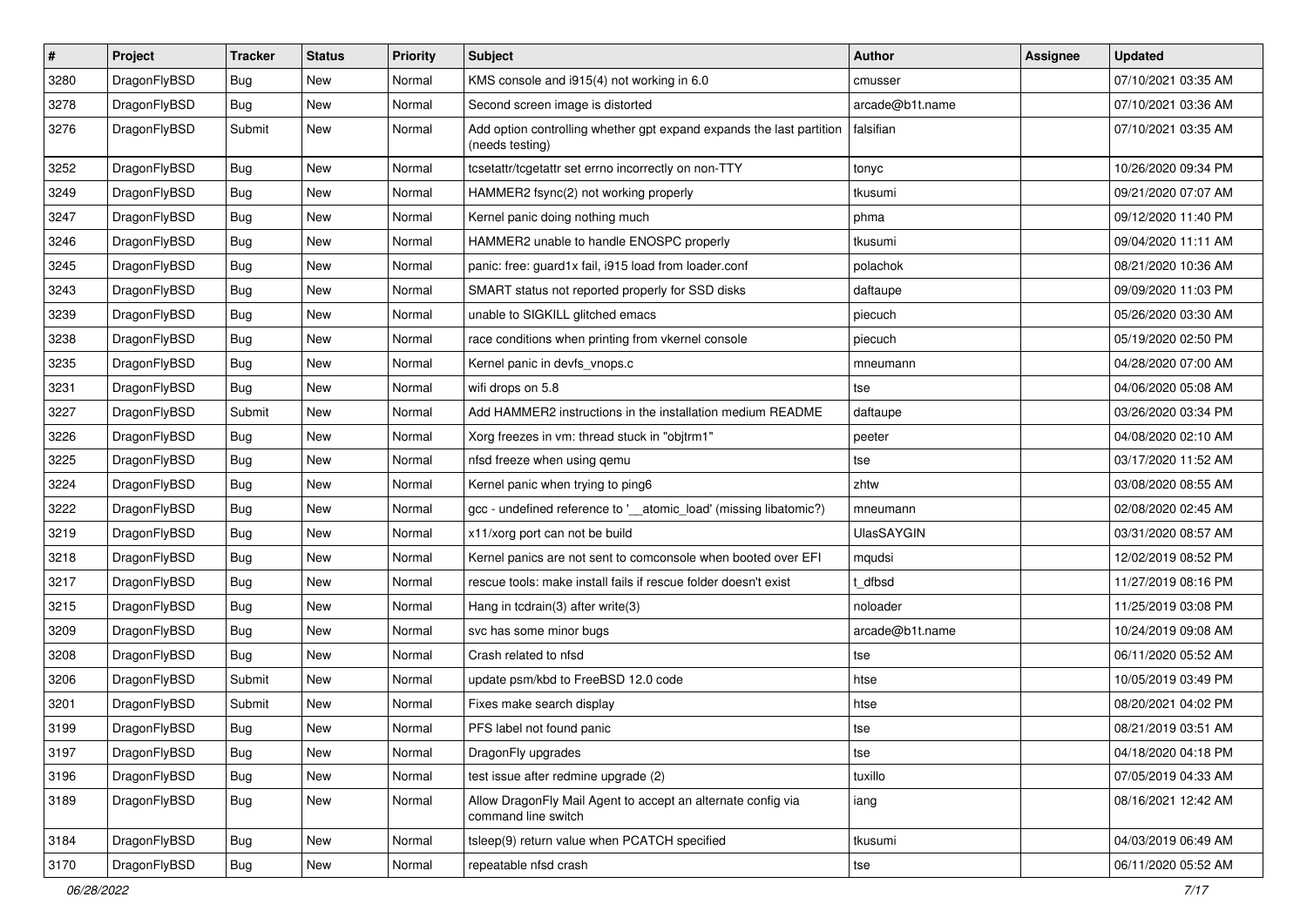| $\vert$ # | <b>Project</b> | <b>Tracker</b> | <b>Status</b> | <b>Priority</b> | <b>Subject</b>                                                                                          | Author                 | Assignee | <b>Updated</b>      |
|-----------|----------------|----------------|---------------|-----------------|---------------------------------------------------------------------------------------------------------|------------------------|----------|---------------------|
| 3165      | DragonFlyBSD   | Bug            | <b>New</b>    | Normal          | Looping at boot time                                                                                    | gop                    |          | 12/28/2018 01:04 PM |
| 3157      | DragonFlyBSD   | Bug            | <b>New</b>    | Normal          | TP-Link UE300 not working in 5.2-RELEASE                                                                | tuxillo                |          | 11/15/2018 02:08 PM |
| 3147      | DragonFlyBSD   | Submit         | <b>New</b>    | Normal          | Enable headless installation                                                                            | ddegroot               |          | 10/09/2018 01:25 PM |
| 3143      | DragonFlyBSD   | Bug            | <b>New</b>    | Normal          | assertion "0" failed in hammer2 inode xop chain sync                                                    | cbin                   |          | 07/18/2018 12:50 PM |
| 3142      | DragonFlyBSD   | Submit         | <b>New</b>    | Normal          | lib/libdmsg: Unbreak using new API EVP_CIPHER_CTX_new()                                                 | tkusumi                |          | 07/08/2018 04:18 AM |
| 3141      | DragonFlyBSD   | Bug            | <b>New</b>    | Normal          | dhclient blocks boot process                                                                            | rowo                   |          | 12/16/2018 11:01 AM |
| 3139      | DragonFlyBSD   | Bug            | <b>New</b>    | Normal          | USB Mouse Does Not Work in DragonflyBSD guest on VirtualBox                                             | chiguy1256             |          | 06/24/2018 10:14 PM |
| 3135      | DragonFlyBSD   | Submit         | <b>New</b>    | Normal          | Add EVFILT RECV and EVFILT SEND                                                                         | tautolog               |          | 05/25/2018 09:59 PM |
| 3134      | DragonFlyBSD   | <b>Bug</b>     | <b>New</b>    | Normal          | RFC 3021 (/31 networks) appear to be unsupported                                                        | jailbird               |          | 05/16/2018 11:03 PM |
| 3120      | DragonFlyBSD   | Bug            | New           | Normal          | Intel AC 8260 firmware does not load                                                                    | Vintodrimmer           |          | 08/28/2018 03:30 AM |
| 3117      | DragonFlyBSD   | <b>Bug</b>     | <b>New</b>    | Normal          | Problem with colours if "intel" video-driver used                                                       | dpostolov              |          | 01/07/2018 11:35 PM |
| 3116      | DragonFlyBSD   | Bug            | New           | Normal          | da0 detects on very big volume if to _remove_usb install stick and<br>reboot on Intel NUC5PPYH          | dpostolov              |          | 01/07/2018 09:40 PM |
| 3110      | DragonFlyBSD   | Bug            | New           | Normal          | crash with ipfw3 under load                                                                             | bnegre82               |          | 12/09/2017 06:22 AM |
| 3076      | DragonFlyBSD   | <b>Bug</b>     | New           | Normal          | sys/dev/netif/ig hal/e1000 ich8lan.c:1594: sanity checking mixup?                                       | dcb                    |          | 10/11/2017 01:58 AM |
| 3052      | DragonFlyBSD   | Bug            | New           | Normal          | panic DragonFly v4.8.1-RELEASE by mounting a malformed NTFS<br>image [64.000]                           | open.source@ribose.com |          | 08/14/2017 03:22 AM |
| 3051      | DragonFlyBSD   | <b>Bug</b>     | New           | Normal          | panic DragonFly v4.8.1-RELEASE by mounting a malformed NTFS<br>image [12.000]                           | open.source@ribose.com |          | 08/14/2017 03:20 AM |
| 3049      | DragonFlyBSD   | Bug            | New           | Normal          | panic DragonFly v4.8.1-RELEASE by mounting a malformed<br>msdosfs image [12.128]                        | open.source@ribose.com |          | 08/14/2017 02:53 AM |
| 3047      | DragonFlyBSD   | Bug            | <b>New</b>    | Normal          | <b>HAMMER</b> critical write error                                                                      | samuel                 |          | 06/19/2019 09:50 AM |
| 3041      | DragonFlyBSD   | Submit         | <b>New</b>    | Normal          | firmware: Remove embedding of multiple images in one module.                                            | Anonymous              |          | 12/25/2020 02:15 AM |
| 3036      | DragonFlyBSD   | Bug            | New           | Normal          | panic in icmp redirect start() ASSERT IN NETISR(0)                                                      | tautolog               |          | 05/11/2017 07:27 PM |
| 3035      | DragonFlyBSD   | <b>Bug</b>     | <b>New</b>    | Normal          | panic: assertion "cpu >= 0 && cpu < ncpus" failed in netisr_cpuport<br>at /usr/src/sys/net/netisr2.h:87 | masu                   |          | 05/11/2017 01:24 AM |
| 3029      | DragonFlyBSD   | <b>Bug</b>     | <b>New</b>    | Normal          | Running DflyBSD 4.8 on FreeBSD bhyve as a guest                                                         | iron                   |          | 05/13/2022 04:33 AM |
| 3025      | DragonFlyBSD   | Bug            | <b>New</b>    | Normal          | sys/dev/powermng/powernow/powernow.c:284: bad comparison?                                               | dcb                    |          | 09/23/2017 07:45 AM |
| 3022      | DragonFlyBSD   | Bug            | New           | Normal          | sys/dev/netif/ath/ath/if ath.c:2142: strange bitmask?                                                   | dcb                    |          | 04/11/2017 11:49 AM |
| 3018      | DragonFlyBSD   | Bug            | New           | Normal          | sys/bus/u4b/wlan/if run.c:5464]: (style) Redundant condition                                            | dcb                    |          | 04/11/2017 11:26 AM |
| 3006      | DragonFlyBSD   | Bug            | New           | Normal          | boot0cfg: panic in kern_udev.c in function _udev_dict_set_cstr when<br>installing in VirtualBox         | MichiGreat             |          | 04/01/2017 02:22 PM |
| 2994      | DragonFlyBSD   | Bug            | <b>New</b>    | Normal          | Intermittent boot hangs after git: hammer - HAMMER Version 7                                            | davshao                |          | 03/30/2017 02:06 PM |
| 2972      | DragonFlyBSD   | Bug            | New           | Normal          | ipfw3 "deny to me" does not work correctly                                                              | mneumann               |          | 12/27/2016 12:11 PM |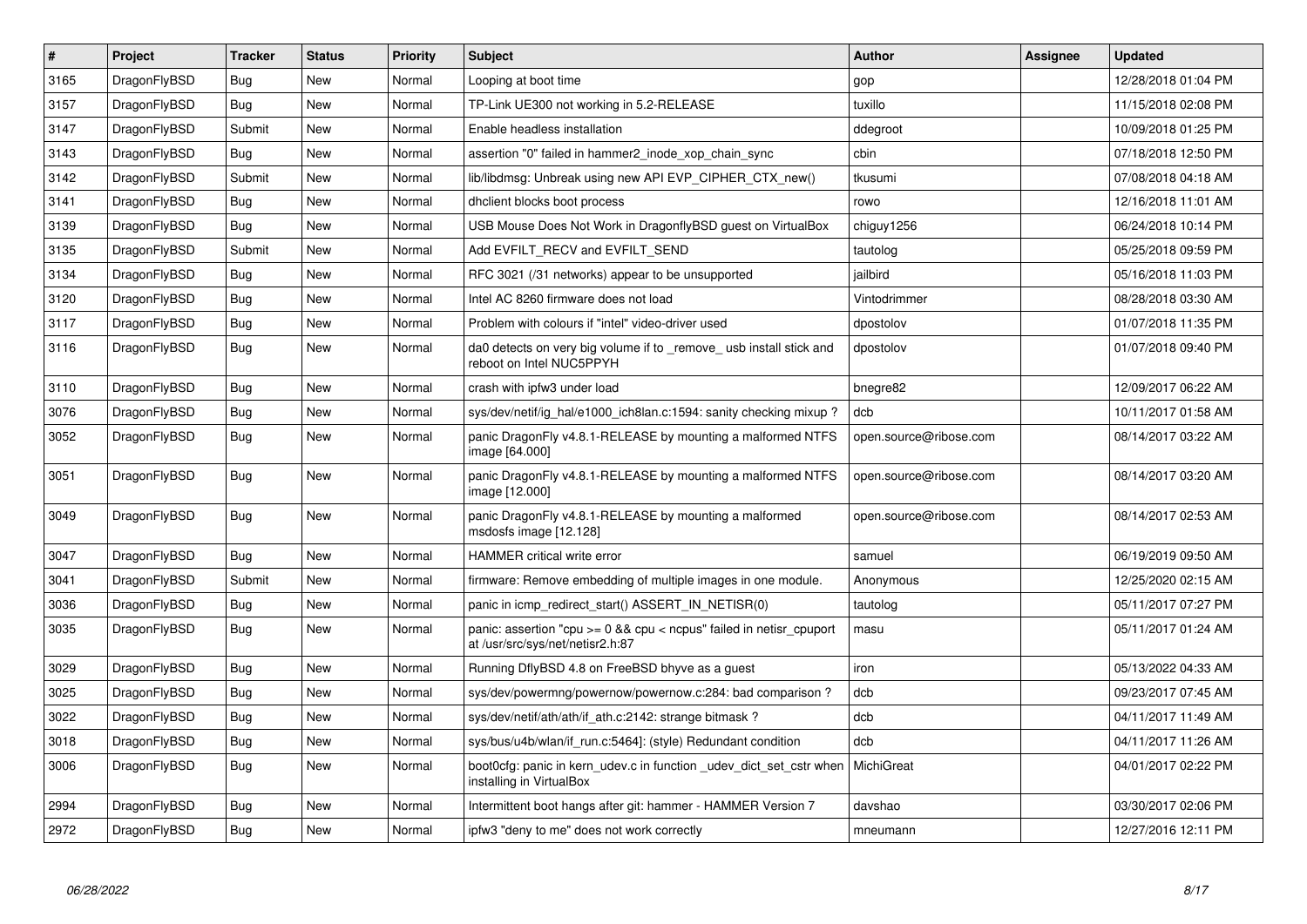| $\pmb{\#}$ | Project      | <b>Tracker</b> | <b>Status</b> | <b>Priority</b> | Subject                                                                                                              | Author           | Assignee | <b>Updated</b>      |
|------------|--------------|----------------|---------------|-----------------|----------------------------------------------------------------------------------------------------------------------|------------------|----------|---------------------|
| 2970       | DragonFlyBSD | Bug            | New           | Normal          | kernel 4.7: "Is -I" causes panic on UDF filesystem: "bgetvp -<br>overlapping buffer"                                 | peeter           |          | 12/21/2016 02:46 AM |
| 2936       | DragonFlyBSD | <b>Bug</b>     | New           | Normal          | loader.efi crashes while loading kernel                                                                              | spaceille        |          | 08/20/2016 06:17 AM |
| 2933       | DragonFlyBSD | Submit         | New           | Normal          | Remove unix domain socket support from cat(1)                                                                        | sevan            |          | 08/01/2016 08:10 PM |
| 2924       | DragonFlyBSD | Bug            | New           | Normal          | cat -v fails to tag characters in extended table with M- prefix with<br>some locales                                 | sevan            |          | 07/11/2016 07:18 AM |
| 2921       | DragonFlyBSD | Submit         | New           | Normal          | Allow moused to accept userland mouse events                                                                         | tautolog         |          | 05/11/2021 04:08 AM |
| 2917       | DragonFlyBSD | Bug            | New           | Normal          | da8: reading primary partition table: error accessing offset<br>000000000000 for 512                                 | liweitianux      |          | 05/11/2021 08:43 PM |
| 2898       | DragonFlyBSD | Bug            | <b>New</b>    | Normal          | <b>HAMMER</b> panic                                                                                                  | pavalos          |          | 11/03/2018 07:05 AM |
| 2892       | DragonFlyBSD | Bug            | New           | Normal          | swap pager:indefinite wait bufferf error                                                                             | lhmwzy           |          | 02/21/2016 10:32 PM |
| 2891       | DragonFlyBSD | Bug            | New           | Normal          | Kernel panic in IEEE802.11 related code                                                                              | shamaz           |          | 05/29/2016 05:49 PM |
| 2890       | DragonFlyBSD | <b>Bug</b>     | <b>New</b>    | Normal          | not able to boot usb installer on Toshiba Chromebook 2                                                               | johnnywhishbone  |          | 02/22/2016 03:42 AM |
| 2886       | DragonFlyBSD | Bug            | <b>New</b>    | Normal          | dragonfly mail agent: sending a testmail causes high system load                                                     | worf             |          | 02/05/2016 05:53 AM |
| 2881       | DragonFlyBSD | Bug            | New           | Normal          | Pulseaudio hangs/resets system when starting X11                                                                     | mneumann         |          | 01/09/2016 03:08 AM |
| 2874       | DragonFlyBSD | Bug            | <b>New</b>    | Normal          | make world DESTDIR=/emptydir fails                                                                                   | pascii           |          | 12/25/2015 07:04 AM |
| 2863       | DragonFlyBSD | Bug            | New           | Normal          | HAMMER synch tid is zero                                                                                             | shamaz           |          | 12/12/2015 11:24 PM |
| 2857       | DragonFlyBSD | Bug            | <b>New</b>    | Normal          | hammer stalls via bitcoin-qt                                                                                         | tkusumi          |          | 11/30/2015 06:52 AM |
| 2852       | DragonFlyBSD | <b>Bug</b>     | New           | Normal          | Hammer File System - hangs on undo during system boot / mount -<br>will not recover on DragonFlyBSD newer than 3.6.0 | abale            |          | 05/11/2021 04:07 AM |
| 2840       | DragonFlyBSD | Bug            | <b>New</b>    | Normal          | wrong voltage is reported                                                                                            | yellowrabbit2010 |          | 09/11/2015 06:09 PM |
| 2835       | DragonFlyBSD | Bug            | New           | Normal          | /usr/include/c++/5.0/bits/c++locale.h likes<br>POSIX_C_SOURCE>=200809                                                | davshao          |          | 11/18/2015 03:40 AM |
| 2820       | DragonFlyBSD | <b>Bug</b>     | <b>New</b>    | Normal          | TP-Link USB Wi-Fi adapter cannot be reattached to the system                                                         | shamaz           |          | 05/22/2015 09:45 PM |
| 2816       | DragonFlyBSD | Bug            | <b>New</b>    | Normal          | A multitasking process being debugged can get stuck                                                                  | phma             |          | 05/19/2015 03:57 AM |
| 2812       | DragonFlyBSD | Bug            | <b>New</b>    | Normal          | Panic on Intel DE3815TYKHE                                                                                           | tmorp            |          | 05/14/2015 03:14 PM |
| 2809       | DragonFlyBSD | Bug            | New           | Normal          | hammer mirror-stream                                                                                                 | masu             |          | 04/10/2015 12:33 AM |
| 2808       | DragonFlyBSD | Bug            | New           | Normal          | X freeze by switching between X and VT - results in black screen                                                     | lukesky333       |          | 05/11/2021 03:55 AM |
| 2806       | DragonFlyBSD | Bug            | New           | Normal          | failed to configure a link-local address on ath $0$ (errno = 22)                                                     | Chingyuan        |          | 05/25/2021 01:00 AM |
| 2803       | DragonFlyBSD | Bug            | New           | Normal          | HAMMER: Warning: UNDO area too small!                                                                                | ftigeot          |          | 03/11/2015 03:42 PM |
| 2802       | DragonFlyBSD | Bug            | New           | Normal          | USB Wifi urtwn0 crash from cd boot                                                                                   | opvalues         |          | 03/10/2015 01:07 AM |
| 2799       | DragonFlyBSD | <b>Bug</b>     | New           | Normal          | Fatal trap 12 caused by moused(8) -p/dev/cual0                                                                       | opvalues         |          | 03/04/2015 11:01 PM |
| 2788       | DragonFlyBSD | Bug            | New           | Normal          | ioctl GSLICEINFO: Not working for vnode slice                                                                        | mneumann         |          | 02/12/2015 07:49 AM |
| 2738       | DragonFlyBSD | <b>Bug</b>     | New           | Normal          | Hammer: Strange behavior when trying to recover old version of<br>moved file                                         | roland           |          | 11/20/2014 08:02 AM |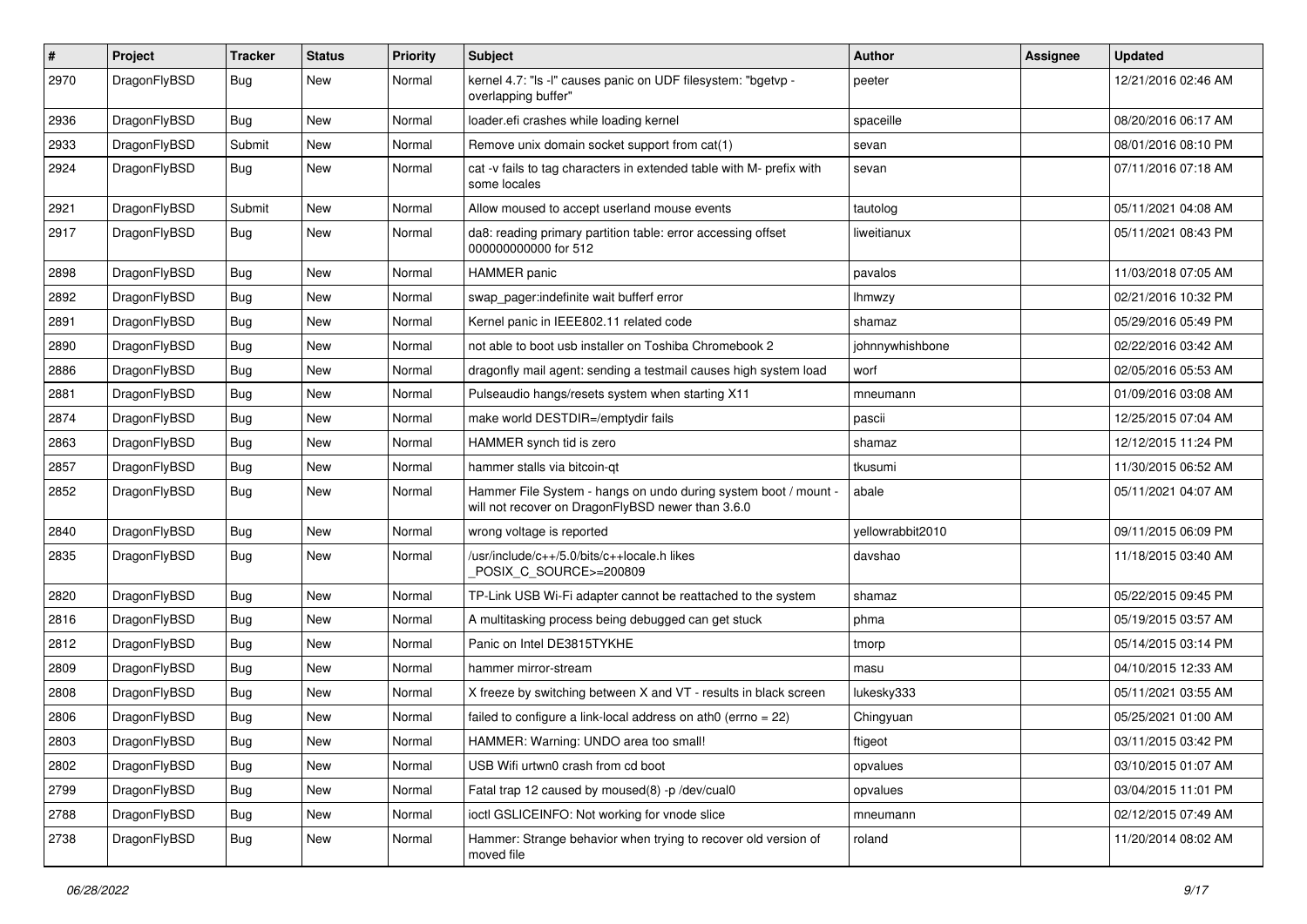| $\sharp$ | Project      | <b>Tracker</b> | <b>Status</b> | <b>Priority</b> | <b>Subject</b>                                                                                                 | <b>Author</b>     | <b>Assignee</b> | <b>Updated</b>      |
|----------|--------------|----------------|---------------|-----------------|----------------------------------------------------------------------------------------------------------------|-------------------|-----------------|---------------------|
| 2712     | DragonFlyBSD | Bug            | <b>New</b>    | Normal          | connect(2) returns EINVAL when retrying after ECONNREFUSED                                                     | jorisgio          |                 | 08/14/2014 05:31 PM |
| 2708     | DragonFlyBSD | Bug            | <b>New</b>    | Normal          | unable to send TCP nor UDP on age(4) interface                                                                 | dermiste          |                 | 05/11/2021 03:54 AM |
| 2688     | DragonFlyBSD | <b>Bug</b>     | <b>New</b>    | Normal          | 67613368bdda7 Fix wrong checks for U4B presence Asrock Z77M<br>difficulty detecting USB keyboard               | davshao           |                 | 06/28/2014 07:08 PM |
| 2687     | DragonFlyBSD | Bug            | <b>New</b>    | Normal          | natacontrol software RAID in installer                                                                         | csmelosky         |                 | 06/22/2014 12:03 PM |
| 2674     | DragonFlyBSD | <b>Bug</b>     | <b>New</b>    | Normal          | <b>GPT Support</b>                                                                                             | ftigeot           |                 | 12/28/2015 02:54 PM |
| 2652     | DragonFlyBSD | <b>Bug</b>     | <b>New</b>    | Normal          | 189a0ff3761b47  ix: Implement MSI-X support locks up Lenovo<br>S10 Intel Atom n270                             | davshao           |                 | 05/14/2014 01:55 AM |
| 2647     | DragonFlyBSD | <b>Bug</b>     | <b>New</b>    | Normal          | HAMMER panic on 3.6.0                                                                                          | tuxillo           |                 | 05/11/2021 03:54 AM |
| 2645     | DragonFlyBSD | <b>Bug</b>     | <b>New</b>    | Normal          | panic with dsched fq and ioprio                                                                                | jyoung15          |                 | 02/20/2014 07:29 AM |
| 2641     | DragonFlyBSD | <b>Bug</b>     | <b>New</b>    | Normal          | Panic when loading natapci as module                                                                           | tuxillo           |                 | 05/11/2021 03:54 AM |
| 2630     | DragonFlyBSD | Bug            | New           | Normal          | Bring in latest iconv fixes from FreeBSD10 as well as csmapper<br>updates                                      | tuxillo           |                 | 05/11/2021 03:54 AM |
| 2629     | DragonFlyBSD | <b>Bug</b>     | <b>New</b>    | Normal          | Replace gcc44 with llvm34, clang34, and libc++                                                                 | tuxillo           |                 | 06/02/2014 02:30 PM |
| 2626     | DragonFlyBSD | Bug            | New           | Normal          | iwn driver drops with error: "firmware error 'iwn_intr: fatal firmware<br>error""                              | rodyaj            |                 | 01/09/2014 05:50 AM |
| 2622     | DragonFlyBSD | <b>Bug</b>     | <b>New</b>    | Normal          | VAIO FIT15E fn keys support                                                                                    | nonsolosoft       |                 | 12/31/2013 01:31 AM |
| 2621     | DragonFlyBSD | <b>Bug</b>     | New           | Normal          | core dump using cdrom                                                                                          | nonsolosoft       |                 | 12/27/2013 12:43 AM |
| 2620     | DragonFlyBSD | <b>Bug</b>     | <b>New</b>    | Normal          | moused problem                                                                                                 | FilippoMo         |                 | 12/20/2013 10:32 AM |
| 2619     | DragonFlyBSD | <b>Bug</b>     | <b>New</b>    | Normal          | DragonFly 3.6 can't be installed on a 6TB volume                                                               | ftigeot           |                 | 02/23/2014 11:55 PM |
| 2618     | DragonFlyBSD | <b>Bug</b>     | <b>New</b>    | Normal          | mouse problem on RELEASE-3_6_0                                                                                 | FilippoMo         |                 | 12/20/2013 03:26 AM |
| 2611     | DragonFlyBSD | <b>Bug</b>     | <b>New</b>    | Normal          | Change in IP address results in network not working                                                            | phma              |                 | 12/05/2013 07:55 PM |
| 2609     | DragonFlyBSD | Bug            | <b>New</b>    | Normal          | master: panic: assertion<br>"LWKT_TOKEN_HELD_ANY(vm_object_token(object))" failed in<br>swp_pager_lookup       | thomas.nikolajsen |                 | 11/28/2013 11:36 AM |
| 2604     | DragonFlyBSD | <b>Bug</b>     | New           | Normal          | dell laptop does not boot with LATEST                                                                          | isenmann          |                 | 11/20/2013 02:07 AM |
| 2598     | DragonFlyBSD | <b>Bug</b>     | <b>New</b>    | Normal          | i386 via USB Booting                                                                                           | mbzadegan         |                 | 10/21/2013 02:28 AM |
| 2595     | DragonFlyBSD | <b>Bug</b>     | New           | Normal          | DragonFly 3.4.3 crashes on SUN Blade X6250 with Qlogic ISP 2432<br>FC card                                     | Turvamies         |                 | 10/07/2013 11:53 AM |
| 2587     | DragonFlyBSD | Bug            | <b>New</b>    | Normal          | SATA DVD writer not detected by DragonFly                                                                      | srussell          |                 | 09/04/2020 08:55 AM |
| 2586     | DragonFlyBSD | <b>Bug</b>     | New           | Normal          | pf: "modulate" state seems problematic                                                                         | srussell          |                 | 09/25/2013 07:36 PM |
| 2569     | DragonFlyBSD | <b>Bug</b>     | New           | Normal          | ctime NFS                                                                                                      | ferney            |                 | 08/11/2013 04:35 AM |
| 2568     | DragonFlyBSD | <b>Bug</b>     | New           | Normal          | AHCI panic                                                                                                     | josepht           |                 | 06/07/2013 05:52 PM |
| 2565     | DragonFlyBSD | <b>Bug</b>     | New           | Normal          | "ifconfig ix0 up" panic                                                                                        | ltpig402a         |                 | 06/03/2013 05:46 AM |
| 2557     | DragonFlyBSD | <b>Bug</b>     | New           | Normal          | stock 3.4.1 kernel halts during booting if dm and dm_target_crypt<br>are loaded and RAID controller is present | phma              |                 | 05/12/2013 10:38 PM |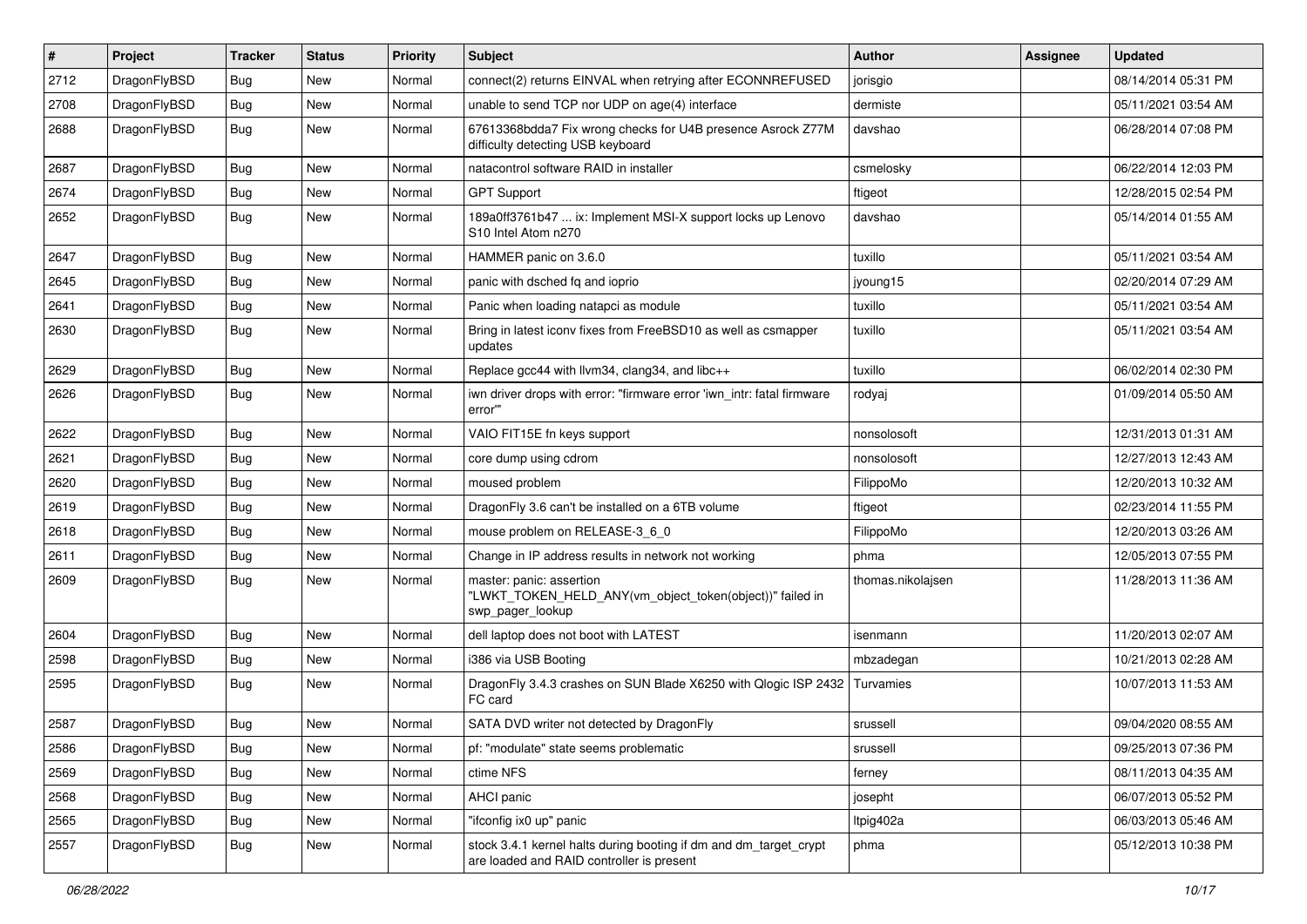| #    | Project      | <b>Tracker</b> | <b>Status</b> | <b>Priority</b> | Subject                                                                                                                      | Author            | <b>Assignee</b> | <b>Updated</b>      |
|------|--------------|----------------|---------------|-----------------|------------------------------------------------------------------------------------------------------------------------------|-------------------|-----------------|---------------------|
| 2544 | DragonFlyBSD | Bug            | New           | Normal          | live DVD system boot (menu option 1) caused db> prompt on<br>PE1950                                                          | estrabd           |                 | 05/11/2021 03:54 AM |
| 2535 | DragonFlyBSD | Bug            | <b>New</b>    | Normal          | Imap processes apparentlt blocked on disk I/O                                                                                | ftigeot           |                 | 04/02/2013 09:31 AM |
| 2531 | DragonFlyBSD | Bug            | <b>New</b>    | Normal          | camcontrol fails to disable APM                                                                                              | m.lombardi85      |                 | 03/23/2013 12:28 PM |
| 2526 | DragonFlyBSD | <b>Bug</b>     | <b>New</b>    | Normal          | hammer cleanup doesn't run on first day of DST                                                                               | pavalos           |                 | 10/18/2016 05:28 PM |
| 2520 | DragonFlyBSD | Bug            | New           | Normal          | panic: assertion "IS_SERIALIZED((ifp->if_serializer))" failed in<br>if_default_serialize_assert at /usr/src/sys/net/if.c:437 | ano               |                 | 03/09/2013 12:14 AM |
| 2509 | DragonFlyBSD | Bug            | New           | Normal          | Redefinition of DIRBLKSIZ in restore(8)                                                                                      | swildner          |                 | 06/04/2022 04:40 AM |
| 2498 | DragonFlyBSD | Bug            | New           | Normal          | DFBSD v3.2.2-RELEASE - LIST_FIRST(&bp->b_dep) == NULL"<br>failed in vfs_vmio_release                                         | tuxillo           |                 | 05/31/2022 04:09 PM |
| 2493 | DragonFlyBSD | Bug            | <b>New</b>    | Normal          | vidcontrol: invalid video mode name                                                                                          | Svarov            |                 | 01/24/2013 09:55 AM |
| 2490 | DragonFlyBSD | Bug            | <b>New</b>    | Normal          | nmalloc should color addresses to avoid cache bank conflictsw                                                                | vsrinivas         |                 | 06/10/2014 05:51 AM |
| 2489 | DragonFlyBSD | Bug            | <b>New</b>    | Normal          | nmalloc doesn't cache VA for allocations > 8KB                                                                               | vsrinivas         |                 | 06/10/2014 05:51 AM |
| 2473 | DragonFlyBSD | Bug            | New           | Normal          | Kernel crash when trying to up the wpi0 device (Dfly<br>v3.3.0.758.g47388-DEVELOPMENT)                                       | tomaz             |                 | 02/24/2014 08:50 AM |
| 2453 | DragonFlyBSD | Bug            | <b>New</b>    | Normal          | panic: assertion "gd->gd_spinlocks == 0" failed                                                                              | Johannes.Hofmann  |                 | 11/12/2012 12:54 PM |
| 2444 | DragonFlyBSD | Bug            | <b>New</b>    | Normal          | Crash during Hammer overnight cleanup                                                                                        | justin            |                 | 11/04/2012 07:58 AM |
| 2436 | DragonFlyBSD | Bug            | New           | Normal          | panic: assertion "lp->lwp_qcpu == dd->cpuid" failed in<br>dfly_acquire_curproc                                               | thomas.nikolajsen |                 | 01/23/2013 11:07 AM |
| 2434 | DragonFlyBSD | Bug            | <b>New</b>    | Normal          | BTX Halted - Boot fails on USB/GUI                                                                                           | lucmv             |                 | 10/17/2012 08:12 PM |
| 2430 | DragonFlyBSD | <b>Bug</b>     | <b>New</b>    | Normal          | Alternate Password Hash method                                                                                               | robin.carey1      |                 | 10/07/2012 06:28 AM |
| 2412 | DragonFlyBSD | <b>Bug</b>     | New           | Normal          | wlan0 fails to get address via dhclient                                                                                      | nonsolosoft       |                 | 08/30/2012 05:55 AM |
| 2389 | DragonFlyBSD | Bug            | <b>New</b>    | Normal          | computer crashed while listing processes                                                                                     | phma              |                 | 06/18/2012 02:49 PM |
| 2387 | DragonFlyBSD | <b>Bug</b>     | New           | Normal          | hammer ignores -t during dedup                                                                                               | phma              |                 | 06/17/2012 12:30 PM |
| 2371 | DragonFlyBSD | Bug            | <b>New</b>    | Normal          | Timezone problem with America/Sao_Paulo                                                                                      | raitech           |                 | 05/17/2012 01:42 PM |
| 2369 | DragonFlyBSD | Bug            | <b>New</b>    | Normal          | panic: Bad link elm 0xffffffe07edf6068 next->prev != elm                                                                     | jaydg             |                 | 08/15/2012 03:04 AM |
| 2331 | DragonFlyBSD | <b>Bug</b>     | New           | Normal          | reading mouse mode from unopen file descriptor hangs mouse<br>driver                                                         | phma              |                 | 03/14/2012 09:43 AM |
| 2329 | DragonFlyBSD | <b>Bug</b>     | <b>New</b>    | Normal          | ibm x3550 & acpi                                                                                                             | ano               |                 | 06/03/2014 11:37 AM |
| 2324 | DragonFlyBSD | i Bug          | New           | Normal          | natacotrol support > 2TB not working even after the ftigeot patch                                                            | zenny             |                 | 03/03/2012 01:00 AM |
| 2319 | DragonFlyBSD | <b>Bug</b>     | New           | Normal          | crypt/passwd forward compat                                                                                                  | c.turner1         |                 | 02/28/2012 12:39 PM |
| 2316 | DragonFlyBSD | <b>Bug</b>     | New           | Normal          | Ungraceful invalid password handling for adding a new user in the<br>installer                                               | rune              |                 | 04/27/2012 11:23 PM |
| 2311 | DragonFlyBSD | <b>Bug</b>     | New           | Normal          | Xorg crash having something to do with drm                                                                                   | phma              |                 | 02/22/2012 09:59 AM |
| 2308 | DragonFlyBSD | Bug            | New           | Normal          | System freeze when unloading snd hda                                                                                         | jaydg             |                 | 02/19/2012 07:15 AM |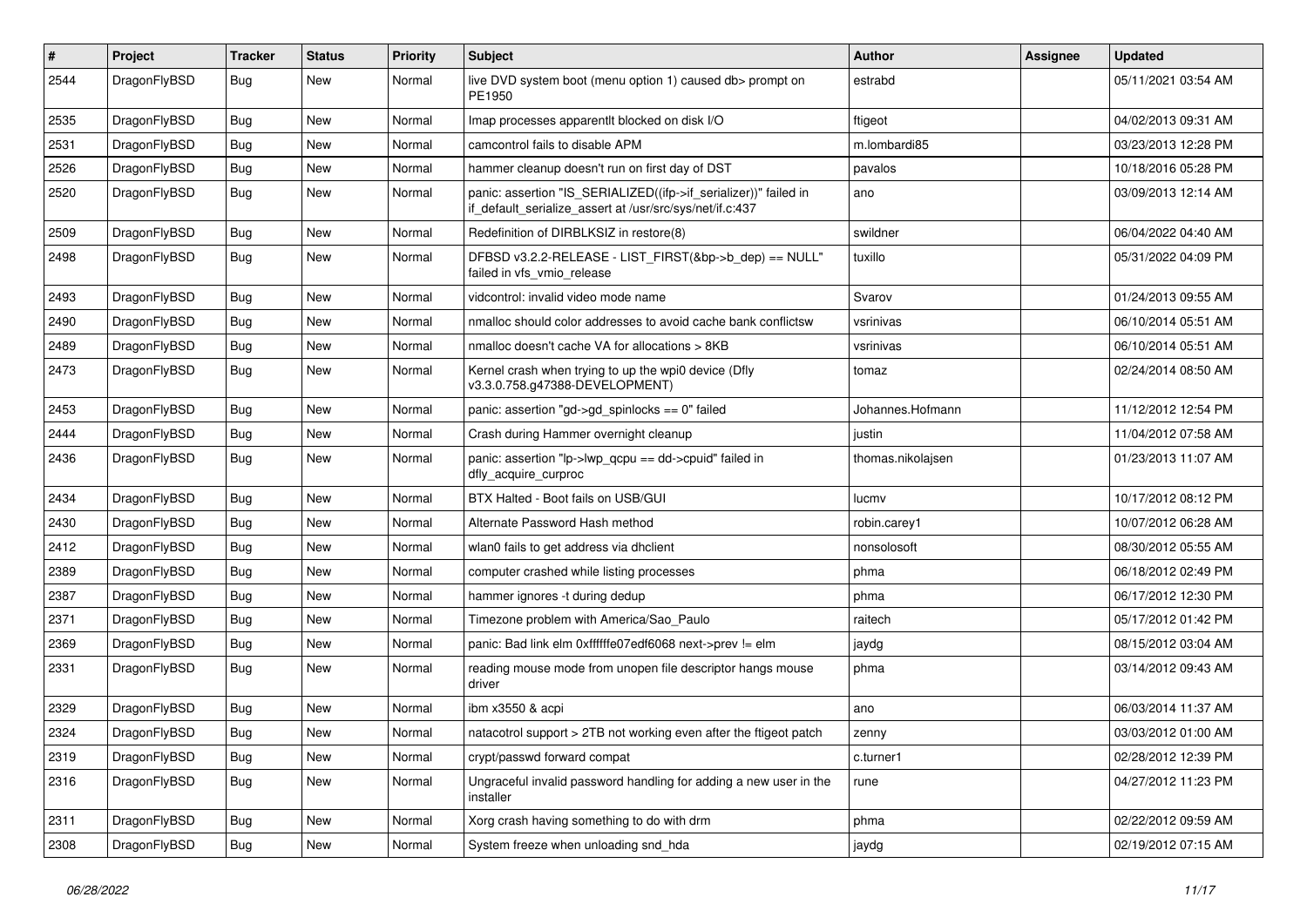| $\pmb{\#}$ | Project      | <b>Tracker</b> | <b>Status</b> | <b>Priority</b> | Subject                                                                                                    | <b>Author</b> | Assignee | <b>Updated</b>      |
|------------|--------------|----------------|---------------|-----------------|------------------------------------------------------------------------------------------------------------|---------------|----------|---------------------|
| 2306       | DragonFlyBSD | <b>Bug</b>     | New           | Normal          | a crash starts the kernel debugger in text mode, but just reboots in $X \mid p$ hma                        |               |          | 02/11/2012 08:02 PM |
| 2297       | DragonFlyBSD | Bug            | <b>New</b>    | Normal          | strange NFS (client) error messages / problems                                                             | Anonymous     |          | 02/19/2012 02:59 PM |
| 2292       | DragonFlyBSD | Bug            | New           | Normal          | re interface with jumbo frames (mtu larger than 1500) hangs after<br>some traffic                          | Anonymous     |          | 01/31/2012 12:11 AM |
| 2287       | DragonFlyBSD | Bug            | New           | Normal          | HAMMER(ROOT) Illegal UNDO TAIL signature at<br>300000001967c000                                            | y0n3t4n1      |          | 11/07/2018 01:22 AM |
| 2283       | DragonFlyBSD | Bug            | New           | Normal          | DFBSD DragonFly v2.13.0.957.g4f459 - pmap_release: page<br>should already be gone 0xc27120bc               | tuxillo       |          | 01/23/2012 03:03 AM |
| 2254       | DragonFlyBSD | Bug            | New           | Normal          | panic: assertion "ref < &td->td_toks_end" failed in lwkt_gettoken at<br>/usr/src/sys/kern/lwkt_token.c:588 | eocallaghan   |          | 12/05/2011 10:21 PM |
| 2250       | DragonFlyBSD | <b>Bug</b>     | <b>New</b>    | Normal          | Kernel panic                                                                                               | adamk         |          | 11/23/2018 01:10 AM |
| 2248       | DragonFlyBSD | Bug            | <b>New</b>    | Normal          | sysctl panic                                                                                               | pavalos       |          | 11/23/2011 06:23 PM |
| 2245       | DragonFlyBSD | Bug            | <b>New</b>    | Normal          | panic: assertion "ref < &td->td_toks_end" failed in lwkt_gettoken at<br>/usr/src/sys/kern/lwkt_token.c:588 | juanfra684    |          | 11/22/2011 07:41 PM |
| 2224       | DragonFlyBSD | Bug            | New           | Normal          | v2.13.0.291.gaa7ec - Panic on fq while installing world                                                    | tuxillo       |          | 11/18/2011 01:40 AM |
| 2210       | DragonFlyBSD | Bug            | <b>New</b>    | Normal          | Bugtracker cannot assign default project for new users                                                     | ahuete.devel  |          | 11/17/2011 11:30 AM |
| 2199       | DragonFlyBSD | Bug            | <b>New</b>    | Normal          | screen segfaults if utmpx isn't present                                                                    | pavalos       |          | 11/15/2011 10:52 PM |
| 2182       | DragonFlyBSD | Bug            | New           | Normal          | if msk PHY FIFO underrun/overflow                                                                          | nonsolosoft   |          | 09/03/2012 06:39 AM |
| 2171       | DragonFlyBSD | Bug            | <b>New</b>    | Normal          | DFBSD v2.13.0.151.gdc8442 - panic: assertion "(*ptep &<br>$(PG_MANAGED PG_V)) == PG_V"$                    | tuxillo       |          | 11/04/2011 05:06 PM |
| 2167       | DragonFlyBSD | Bug            | <b>New</b>    | Normal          | shutdown/reboot fails after uptime msg                                                                     | marino        |          | 11/28/2011 03:01 AM |
| 2166       | DragonFlyBSD | Bug            | New           | Normal          | DFBSD v2.13.0.109.g05b9d - Strange lockups                                                                 | tuxillo       |          | 10/29/2011 11:20 AM |
| 2164       | DragonFlyBSD | Bug            | New           | Normal          | panic on reboot from usb.                                                                                  | eocallaghan   |          | 10/27/2011 09:29 AM |
| 2161       | DragonFlyBSD | Bug            | New           | Normal          | Outdated xorg.conf file gets installed into etc and screws up mouse                                        | eocallaghan   |          | 10/27/2011 01:51 PM |
| 2158       | DragonFlyBSD | Bug            | <b>New</b>    | Normal          | iwn panics with assertion on boot.                                                                         | eocallaghan   |          | 10/24/2011 04:13 PM |
| 2154       | DragonFlyBSD | Bug            | <b>New</b>    | Normal          | vkernel copyout() doesn't return EFAULT on error                                                           | vsrinivas     |          | 10/20/2011 03:53 AM |
| 2153       | DragonFlyBSD | Bug            | <b>New</b>    | Normal          | Too many unuseful warnings at boot                                                                         | juanfra684    |          | 10/18/2011 10:16 PM |
| 2138       | DragonFlyBSD | Bug            | New           | Normal          | > 100% CPU usage                                                                                           | robin.carey1  |          | 09/26/2011 12:20 PM |
| 2136       | DragonFlyBSD | Bug            | New           | Normal          | socketpair() doesn't free file descriptors on copyout failure                                              | vsrinivas     |          | 04/05/2013 09:13 AM |
| 2129       | DragonFlyBSD | Bug            | New           | Normal          | DFBSD v2.11.0.661.gf9438 i386 - panic: lockmgr thrd_sleep                                                  | tuxillo       |          | 09/05/2011 09:49 AM |
| 2125       | DragonFlyBSD | Bug            | New           | Normal          | Weird garbage in dmesg                                                                                     | herrgard      |          | 08/30/2011 08:04 PM |
| 2124       | DragonFlyBSD | <b>Bug</b>     | New           | Normal          | getty repeating too quickly on port /dev/ttyv0                                                             | sgeorge.ml    |          | 09/01/2011 04:28 AM |
| 2123       | DragonFlyBSD | <b>Bug</b>     | New           | Normal          | hammer is losing files                                                                                     | schmir        |          | 08/30/2011 07:56 PM |
| 2122       | DragonFlyBSD | Submit         | New           | Normal          | [Review] Fixes to the VFS layer                                                                            | ftigeot       |          | 05/31/2022 03:25 PM |
| 2115       | DragonFlyBSD | Bug            | New           | Normal          | [msk] system freeze after receive some paquet                                                              | bsdsx         |          | 08/22/2011 10:22 AM |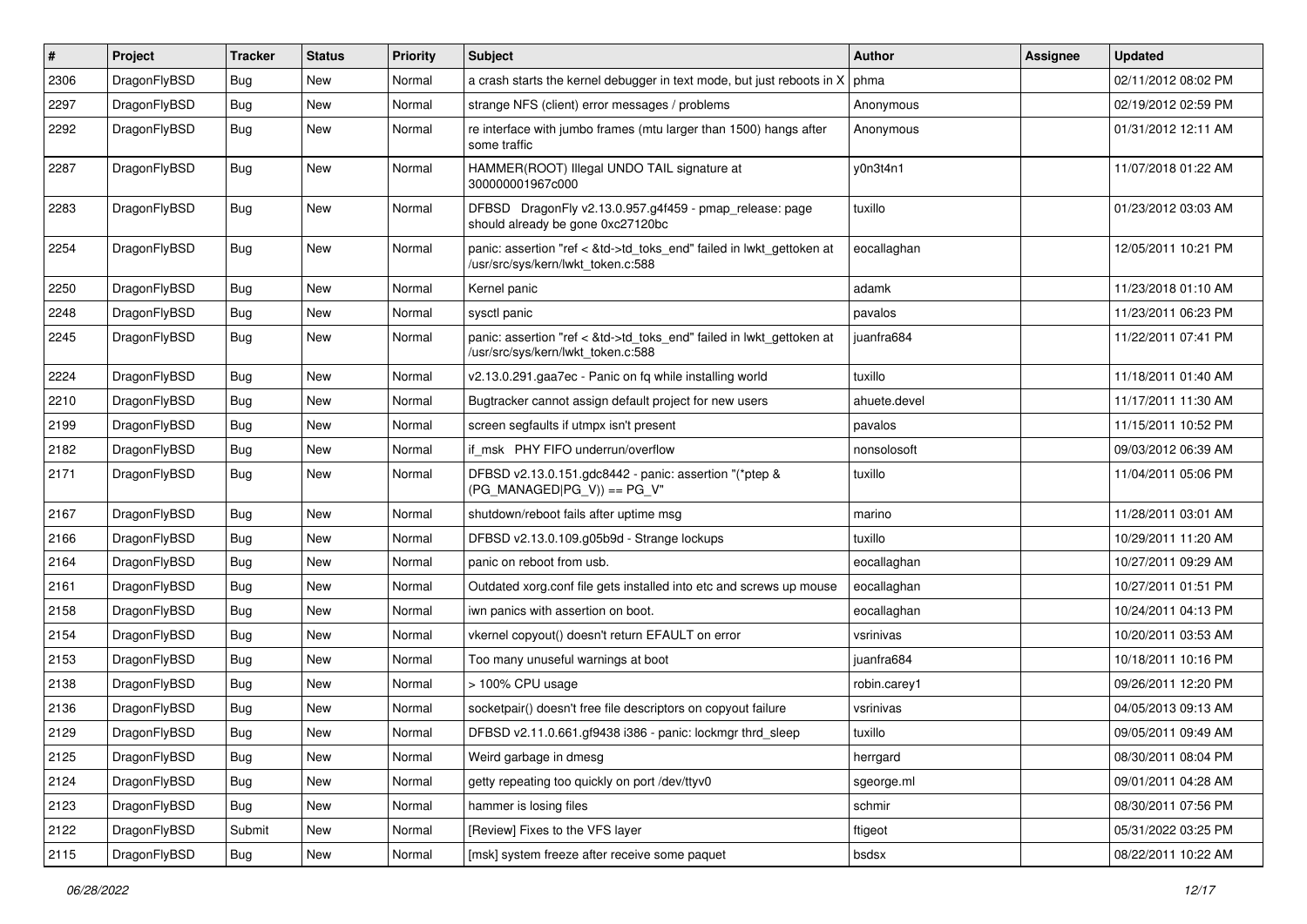| $\vert$ # | Project      | <b>Tracker</b> | <b>Status</b> | <b>Priority</b> | <b>Subject</b>                                                                 | Author            | Assignee | <b>Updated</b>      |
|-----------|--------------|----------------|---------------|-----------------|--------------------------------------------------------------------------------|-------------------|----------|---------------------|
| 2107      | DragonFlyBSD | <b>Bug</b>     | New           | Normal          | 2.10.1 sata dvd drive issue                                                    | ausppc            |          | 07/31/2011 08:41 PM |
| 2104      | DragonFlyBSD | Bug            | <b>New</b>    | Normal          | network configuration seg. fault on install CD                                 | navratil          |          | 07/26/2011 07:55 AM |
| 2099      | DragonFlyBSD | Bug            | New           | Normal          | page fault panic in vm system                                                  | pavalos           |          | 07/10/2011 08:51 AM |
| 2098      | DragonFlyBSD | Submit         | New           | Normal          | [PATCH] correct ath man page example<br>(/usr/src/share/man/man4/ath.4)        | nobody            |          | 11/15/2011 12:27 AM |
| 2094      | DragonFlyBSD | <b>Bug</b>     | New           | Normal          | Segfault when gdb printing backtrace from core dump                            | greenrd           |          | 06/25/2011 04:14 PM |
| 2085      | DragonFlyBSD | Bug            | <b>New</b>    | Normal          | panic: assertion: (m->flags & PG_MAPPED) == 0 in<br>vm page free tog           | vsrinivas         |          | 06/10/2011 07:48 AM |
| 2084      | DragonFlyBSD | Bug            | <b>New</b>    | Normal          | DFBSD v2.11.0.242.g4d317 - panic: zone: entry not free                         | tuxillo           |          | 07/03/2012 01:23 AM |
| 2082      | DragonFlyBSD | <b>Bug</b>     | <b>New</b>    | Normal          | dfbsd 2.10.1 amd64 - mc port build error with 'bmake bin-install'              | sun-doctor        |          | 05/25/2011 07:18 PM |
| 2080      | DragonFlyBSD | Bug            | New           | Normal          | panic: lockmgr thrd_sleep: called from interrupt, ipi, or hard code<br>section | rumcic            |          | 05/30/2011 05:06 PM |
| 2078      | DragonFlyBSD | Bug            | <b>New</b>    | Normal          | DFBSD i386 v2.11.0.201.g3ed2f - Panic during installworld into a<br>vn0 device | tuxillo           |          | 05/19/2011 07:50 PM |
| 2077      | DragonFlyBSD | Bug            | New           | Normal          | USB devices conflicting                                                        | srussell          |          | 05/17/2011 05:12 PM |
| 2075      | DragonFlyBSD | <b>Bug</b>     | <b>New</b>    | Normal          | pflogd on x86 64                                                               | fanch             |          | 05/16/2011 04:04 PM |
| 2072      | DragonFlyBSD | Bug            | <b>New</b>    | Normal          | Fatal trap 12: stopped at lwkt_send_ipiq3                                      | rumcic            |          | 05/17/2011 04:12 AM |
| 2067      | DragonFlyBSD | Bug            | <b>New</b>    | Normal          | sound/pcm: "play interrupt timeout, channel dead"                              | matthiasr         |          | 05/11/2021 03:55 AM |
| 2061      | DragonFlyBSD | <b>Bug</b>     | New           | Normal          | USB keyboard boot panic                                                        | sjg               |          | 05/04/2012 12:20 AM |
| 2055      | DragonFlyBSD | Bug            | <b>New</b>    | Normal          | $ssh + IPV6 + bridge \Rightarrow$ connection freezes                           | steve             |          | 04/24/2011 07:13 PM |
| 2052      | DragonFlyBSD | Bug            | <b>New</b>    | Normal          | Kernel panic: CPU APIC ID out of range                                         | Anonymous         |          | 05/02/2011 11:06 AM |
| 2051      | DragonFlyBSD | <b>Bug</b>     | New           | Normal          | No ipv6 lan route entry created on 2.10                                        | ftigeot           |          | 04/21/2011 10:37 AM |
| 2048      | DragonFlyBSD | Bug            | <b>New</b>    | Normal          | panic: ffs_sync: rofs mod                                                      | pavalos           |          | 04/12/2011 05:45 AM |
| 2045      | DragonFlyBSD | <b>Bug</b>     | New           | Normal          | ral(4): Fatal trap 12: page fault while in kernel mode (two panics)            | herrgard          |          | 11/03/2011 05:34 PM |
| 2042      | DragonFlyBSD | <b>Bug</b>     | <b>New</b>    | Normal          | kernel panic, when run boot0cfg                                                | sepherosa         |          | 05/31/2022 03:01 PM |
| 2008      | DragonFlyBSD | Bug            | <b>New</b>    | Normal          | lwkt_setcpu_remote: td->td_flags 00800621 console flood                        | pavalos           |          | 03/06/2011 09:37 PM |
| 2004      | DragonFlyBSD | <b>Bug</b>     | New           | Normal          | LWKT_WAIT_IPIQ panic                                                           | steve             |          | 03/08/2011 05:46 PM |
| 1990      | DragonFlyBSD | Bug            | New           | Normal          | /mnt too large to mount                                                        | peur.neu          |          | 02/16/2011 11:24 PM |
| 1984      | DragonFlyBSD | <b>Bug</b>     | New           | Normal          | hammer mount fails after crash - HAMMER: FIFO record bad head<br>signature     | thomas.nikolaisen |          | 03/08/2011 06:57 PM |
| 1975      | DragonFlyBSD | <b>Bug</b>     | New           | Normal          | Applications seg fault in select() and poll()                                  | rumcic            |          | 05/31/2022 02:58 PM |
| 1961      | DragonFlyBSD | <b>Bug</b>     | New           | Normal          | Can't create dump from DDB                                                     | shamaz            |          | 01/29/2011 09:02 PM |
| 1959      | DragonFlyBSD | <b>Bug</b>     | New           | Normal          | DFBSD v2.9.1.422.gc98f2 - Panic during boot - IPv6 and PF                      | tuxillo           |          | 01/13/2011 03:37 AM |
| 1951      | DragonFlyBSD | <b>Bug</b>     | New           | Normal          | dma_timeouts at phyaddr on a good hdd                                          | peur.neu          |          | 01/04/2011 07:12 AM |
| 1949      | DragonFlyBSD | Bug            | New           | Normal          | iwn panic                                                                      | pavalos           |          | 01/30/2011 03:21 AM |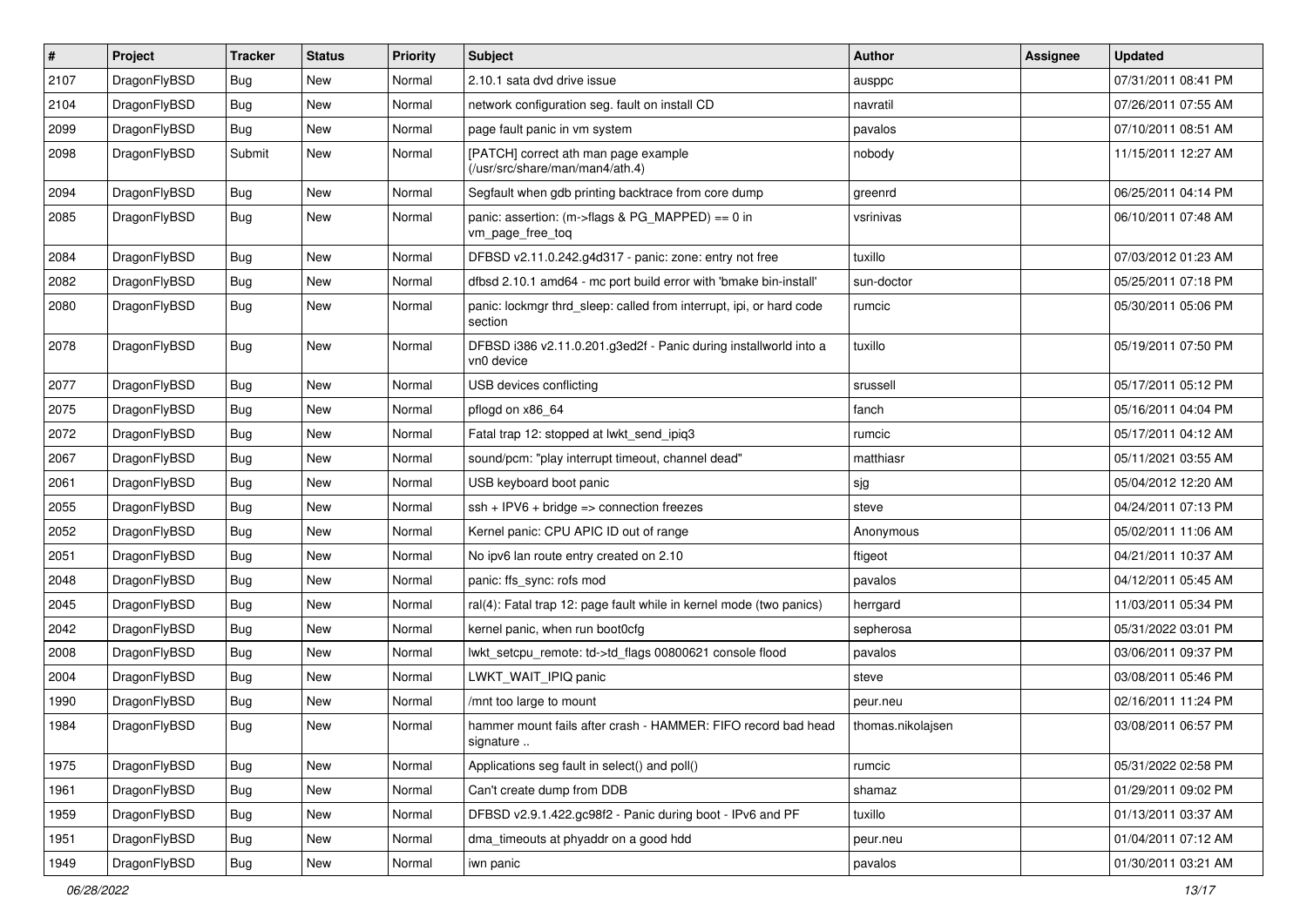| #    | Project      | <b>Tracker</b> | <b>Status</b> | <b>Priority</b> | Subject                                                                                                                                                                                           | Author             | Assignee | <b>Updated</b>      |
|------|--------------|----------------|---------------|-----------------|---------------------------------------------------------------------------------------------------------------------------------------------------------------------------------------------------|--------------------|----------|---------------------|
| 1944 | DragonFlyBSD | Bug            | <b>New</b>    | Normal          | panic: backing object 0xdea7b258 was somehow re-referenced<br>during collapse!                                                                                                                    | sepherosa          |          | 12/27/2010 02:06 AM |
| 1943 | DragonFlyBSD | <b>Bug</b>     | <b>New</b>    | Normal          | hammer assertion panic                                                                                                                                                                            | peter              |          | 12/27/2010 12:45 AM |
| 1942 | DragonFlyBSD | Bug            | New           | Normal          | locking against myself in getcacheblk()?                                                                                                                                                          | qhwt.dfly          |          | 05/31/2022 02:15 PM |
| 1941 | DragonFlyBSD | <b>Bug</b>     | New           | Normal          | wlan config crash                                                                                                                                                                                 | abandon.every.hope |          | 12/24/2010 07:54 PM |
| 1939 | DragonFlyBSD | <b>Bug</b>     | New           | Normal          | Panic on nightly build and stress test box                                                                                                                                                        | lentferj           |          | 12/18/2010 08:41 AM |
| 1935 | DragonFlyBSD | <b>Bug</b>     | <b>New</b>    | Normal          | mouse does not work after switching between x and console                                                                                                                                         | shamaz             |          | 12/13/2010 10:06 AM |
| 1923 | DragonFlyBSD | Bug            | New           | Normal          | Abysmal NFS performance with IPv6                                                                                                                                                                 | ftigeot            |          | 12/05/2010 09:34 PM |
| 1917 | DragonFlyBSD | Bug            | New           | Normal          | panic: assertion: (RB_EMPTY(&ip->rec_tree) && (ip->flags &<br>HAMMER_INODE_XDIRTY) == 0)    (!RB_EMPTY(&ip->rec_tree)<br>&& (ip->flags & HAMMER_INODE_XDIRTY) != 0) in<br>hammer_flush_inode_done | qhwt.dfly          |          | 11/24/2010 03:23 AM |
| 1916 | DragonFlyBSD | <b>Bug</b>     | <b>New</b>    | Normal          | Constant crashes on x86_64 with UFS                                                                                                                                                               | lentferj           |          | 11/21/2010 07:40 PM |
| 1913 | DragonFlyBSD | Bug            | New           | Normal          | panic: assertion: ip->flush_state != HAMMER_FST_FLUSH in<br>hammer_flush_inode_core                                                                                                               | swildner           |          | 11/20/2010 05:27 PM |
| 1907 | DragonFlyBSD | <b>Bug</b>     | <b>New</b>    | Normal          | Hammer crash in hammer flusher flush()                                                                                                                                                            | swildner           |          | 11/11/2010 05:07 AM |
| 1899 | DragonFlyBSD | <b>Bug</b>     | New           | Normal          | Keyboard doesn't work                                                                                                                                                                             | fransm             |          | 05/15/2022 03:32 PM |
| 1884 | DragonFlyBSD | <b>Bug</b>     | New           | Normal          | System completely freezes while listening music (devbuf: malloc<br>limit exceeded)                                                                                                                | shamaz             |          | 01/24/2011 05:00 PM |
| 1877 | DragonFlyBSD | Bug            | <b>New</b>    | Normal          | Freeze during 1st hammer cleanup after new install                                                                                                                                                | elekktretterr      |          | 05/15/2022 11:43 AM |
| 1874 | DragonFlyBSD | <b>Bug</b>     | <b>New</b>    | Normal          | mpd listening on all IPs, accepting only on one                                                                                                                                                   | rumcic             |          | 05/08/2011 01:01 PM |
| 1873 | DragonFlyBSD | Bug            | New           | Normal          | Panic upon usb mouse detach and reattaching                                                                                                                                                       | rumcic             |          | 02/01/2011 09:53 AM |
| 1867 | DragonFlyBSD | Bug            | <b>New</b>    | Normal          | it(4) motherboard and fan problems                                                                                                                                                                | tuxillo            |          | 07/08/2011 10:48 AM |
| 1861 | DragonFlyBSD | <b>Bug</b>     | New           | Normal          | panic via kprintf (lockmgr called in a hard section)                                                                                                                                              | vsrinivas          |          | 10/11/2010 12:56 AM |
| 1850 | DragonFlyBSD | Bug            | <b>New</b>    | Normal          | volume-add on hammer root fs panic                                                                                                                                                                | Johannes.Hofmann   |          | 04/18/2019 04:27 AM |
| 1836 | DragonFlyBSD | <b>Bug</b>     | New           | Normal          | Incorrect TCP checksum show up in tcpdump                                                                                                                                                         | robgar1            |          | 05/15/2022 11:22 AM |
| 1826 | DragonFlyBSD | <b>Bug</b>     | New           | Normal          | panic during boot: assertion so->so_port  in tcp_input                                                                                                                                            | ftigeot            |          | 05/15/2022 11:05 AM |
| 1818 | DragonFlyBSD | Bug            | New           | Normal          | panic: Bad tailg NEXT (kgueue issue ?)                                                                                                                                                            | ftigeot            |          | 05/15/2022 11:40 AM |
| 1786 | DragonFlyBSD | Bug            | New           | Normal          | Calling NULL function pointer initiates panic loop                                                                                                                                                | sjg                |          | 10/11/2010 05:28 PM |
| 1774 | DragonFlyBSD | <b>Bug</b>     | <b>New</b>    | Normal          | New IP header cleanup branch available for testing                                                                                                                                                | dillon             |          | 05/15/2022 10:59 AM |
| 1695 | DragonFlyBSD | Bug            | <b>New</b>    | Normal          | NFS-related system breakdown                                                                                                                                                                      | Anonymous          |          | 04/10/2014 12:35 AM |
| 1634 | DragonFlyBSD | <b>Bug</b>     | New           | Normal          | panic: spin_lock: 0xe4ad1320, indefinitive wait!                                                                                                                                                  | elekktretterr      |          | 01/19/2015 03:21 AM |
| 1594 | DragonFlyBSD | <b>Bug</b>     | New           | Normal          | Kernel panic during boot from Live CD on Dell E6400                                                                                                                                               | bodie              |          | 05/11/2021 03:54 AM |
| 1559 | DragonFlyBSD | Bug            | New           | Normal          | kernel trap                                                                                                                                                                                       | phma               |          | 11/27/2021 08:43 AM |
| 1525 | DragonFlyBSD | Bug            | New           | Normal          | boehm-gc problems                                                                                                                                                                                 | hasso              |          | 10/13/2012 07:13 PM |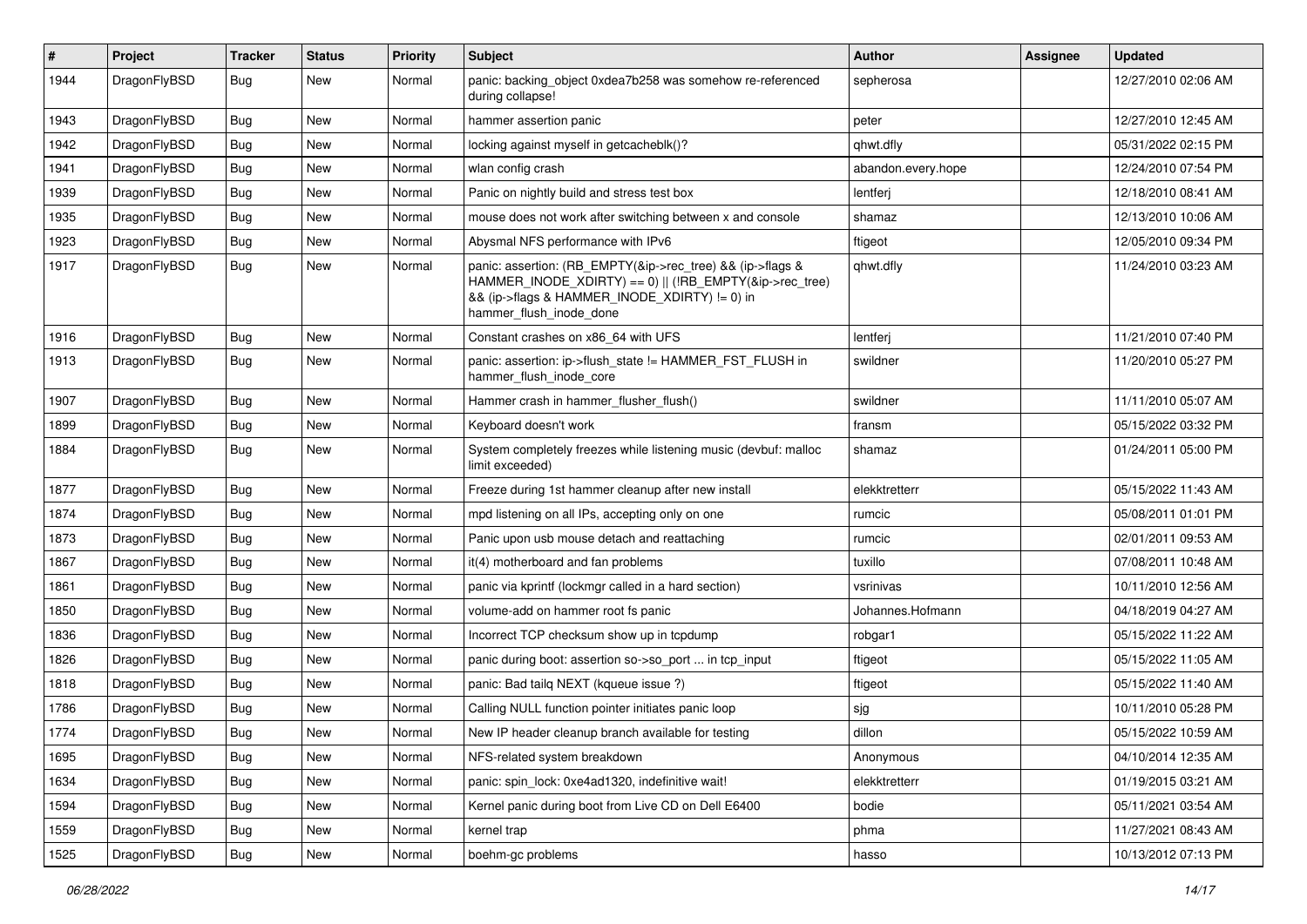| #    | Project      | <b>Tracker</b> | <b>Status</b> | <b>Priority</b> | Subject                                                                                                                                                  | Author         | <b>Assignee</b> | <b>Updated</b>      |
|------|--------------|----------------|---------------|-----------------|----------------------------------------------------------------------------------------------------------------------------------------------------------|----------------|-----------------|---------------------|
| 1463 | DragonFlyBSD | <b>Bug</b>     | <b>New</b>    | Normal          | Mountroot before drives are initialized                                                                                                                  | elekktretterr  |                 | 12/07/2010 01:30 PM |
| 1246 | DragonFlyBSD | Bug            | <b>New</b>    | Normal          | bad resolution (monitor desync) with livedvd                                                                                                             | Przem0l        |                 | 02/18/2014 06:29 AM |
| 1194 | DragonFlyBSD | <b>Bug</b>     | New           | Normal          | SCSI errors while trying to copy photos from my camera                                                                                                   | elekktretterr  |                 | 01/14/2015 04:39 PM |
| 1193 | DragonFlyBSD | <b>Bug</b>     | New           | Normal          | kernel doesn't recognize cdrom drive                                                                                                                     | nonsolosoft    |                 | 01/25/2014 09:11 PM |
| 1192 | DragonFlyBSD | Submit         | <b>New</b>    | Normal          | KKASSERTs in sys/kern/uipc {msg,socket}.c are too strict                                                                                                 | rumcic         |                 | 05/11/2021 04:07 AM |
| 989  | DragonFlyBSD | <b>Bug</b>     | New           | Normal          | installer/fdisk trouble with wrapped values                                                                                                              | Discodestroyer |                 | 02/18/2014 06:27 AM |
| 1430 | DragonFlyBSD | Bug            | New           | Normal          | Buggy $w(1)$ ?                                                                                                                                           | hasso          | alexh           | 11/24/2010 08:09 AM |
| 3154 | DragonFlyBSD | Submit         | New           | Normal          | Update serial handling in bootloader                                                                                                                     | ddegroot       | dillon          | 11/06/2018 11:21 PM |
| 2092 | DragonFlyBSD | Bug            | New           | Normal          | Panic: Bad link elm 0x next->prev != elm                                                                                                                 | masterblaster  | dillon          | 12/04/2011 12:49 PM |
| 1964 | DragonFlyBSD | <b>Bug</b>     | New           | Normal          | iwn (panic assertion : wlan assert serialized)                                                                                                           | sjmm.ptr       | josepht         | 02/01/2011 12:57 PM |
| 1946 | DragonFlyBSD | <b>Bug</b>     | New           | Normal          | ieee80211 panic                                                                                                                                          | pavalos        | josepht         | 01/27/2011 06:00 PM |
| 1969 | DragonFlyBSD | <b>Bug</b>     | New           | Normal          | pf-related network problem                                                                                                                               | pavalos        | lentferj        | 02/01/2011 06:57 PM |
| 2822 | DragonFlyBSD | <b>Bug</b>     | <b>New</b>    | Normal          | USB 3.0 stick throws "reading primary partition table: error<br>accessing offset 000[] for 152" error, while the stick works on any<br>other OS I tested | revuwa         | profmakx        | 06/29/2015 05:56 AM |
| 2746 | DragonFlyBSD | Bug            | <b>New</b>    | Normal          | some fraction of xterms started from the xmonad window manager<br>get killed with SIGALRM                                                                | isenmann       | profmakx        | 12/28/2014 02:51 AM |
| 1769 | DragonFlyBSD | Bug            | New           | Normal          | panic: assertion: _tp->tt_msg->tt_cpuid == mycpuid in<br>tcp callout active                                                                              | pavalos        | sjg             | 05/15/2022 11:07 AM |
| 2585 | DragonFlyBSD | Bug            | New           | Normal          | Dfly 3.4.3 on ESXi 5.1, HP Smart Array P410 passthrough<br>recognised, but not functioning                                                               | yggdrasil      | swildner        | 05/09/2022 08:14 AM |
| 2265 | DragonFlyBSD | Bug            | New           | Normal          | mbsrtowcs does not properly handle invalid mbstate t in ps                                                                                               | c.turner1      | swildner        | 01/10/2012 07:56 PM |
| 341  | DragonFlyBSD | Bug            | New           | Normal          | Vinum erroneously repors devices as busy                                                                                                                 | corecode       | swildner        | 01/21/2012 04:50 AM |
| 3314 | DragonFlyBSD | Bug            | New           | Normal          | Bring virtio console(4) from FreeBSD                                                                                                                     | tuxillo        | tuxillo         | 05/29/2022 08:24 AM |
| 2496 | DragonFlyBSD | Bug            | New           | Normal          | NTFS malloc limit exceeded                                                                                                                               | plasmob        | tuxillo         | 02/19/2013 08:47 AM |
| 2416 | DragonFlyBSD | Bug            | New           | Normal          | ".' entry can be removed on mounted nfs filesystem                                                                                                       | ftigeot        | tuxillo         | 06/03/2014 04:40 AM |
| 1876 | DragonFlyBSD | Bug            | New           | Normal          | devfs in jail + logging out from console(ttyv1+) -> panic                                                                                                | qhwt.dfly      | tuxillo         | 05/31/2022 03:24 PM |
| 1556 | DragonFlyBSD | Bug            | New           | Normal          | many processes stuck in "hmrrcm", system unusable                                                                                                        | corecode       | tuxillo         | 05/11/2021 03:52 AM |
| 1474 | DragonFlyBSD | <b>Bug</b>     | <b>New</b>    | Normal          | ithread 1 unexpectedly rescheduled                                                                                                                       | corecode       | tuxillo         | 05/11/2021 03:52 AM |
| 1442 | DragonFlyBSD | <b>Bug</b>     | <b>New</b>    | Normal          | blocking SIGSEGV and triggering a segment violation produces an<br>all CPU consuming process                                                             | corecode       | tuxillo         | 05/11/2021 03:52 AM |
| 1440 | DragonFlyBSD | <b>Bug</b>     | New           | Normal          | ptrace/gdb doesn't work after process blocks SIGTRAP                                                                                                     | corecode       | tuxillo         | 05/11/2021 03:52 AM |
| 1293 | DragonFlyBSD | <b>Bug</b>     | New           | Normal          | 2.2.1-REL Installer Request                                                                                                                              | mk             | tuxillo         | 05/11/2021 04:00 AM |
| 731  | DragonFlyBSD | Bug            | New           | Normal          | system freeze on "slice too large"                                                                                                                       | corecode       | tuxillo         | 06/25/2022 04:01 AM |
| 2577 | DragonFlyBSD | <b>Bug</b>     | New           | Normal          | virtio-blk iops performance is cpu limited on high end devices                                                                                           | gjs278         | vsrinivas       | 08/01/2013 02:28 PM |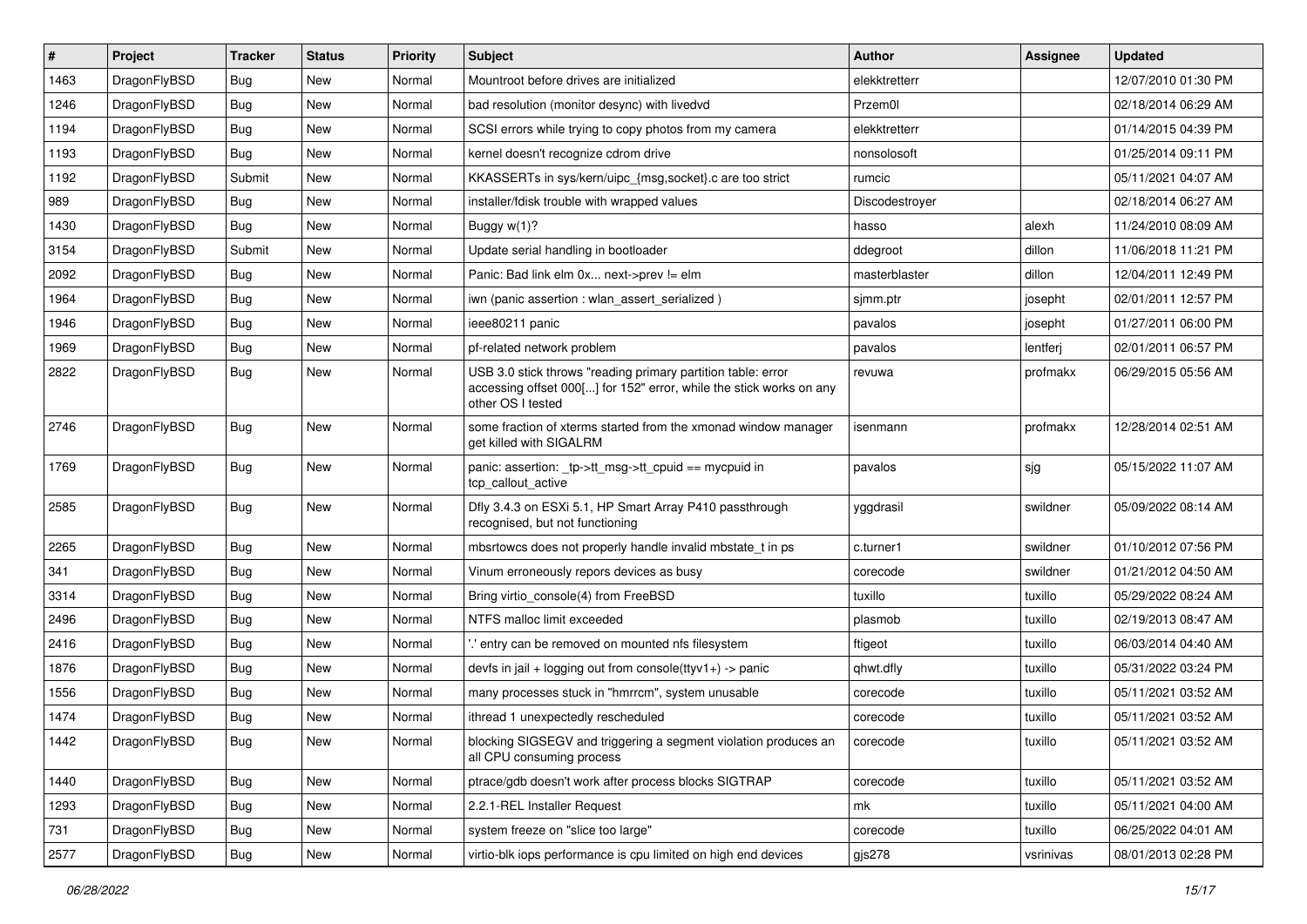| $\sharp$ | Project      | <b>Tracker</b> | <b>Status</b> | <b>Priority</b> | Subject                                                                                                       | Author          | Assignee  | <b>Updated</b>      |
|----------|--------------|----------------|---------------|-----------------|---------------------------------------------------------------------------------------------------------------|-----------------|-----------|---------------------|
| 2370     | DragonFlyBSD | Bug            | New           | Normal          | panic: ffs_valloc: dup alloc                                                                                  | marino          | vsrinivas | 02/01/2013 09:28 AM |
| 2113     | DragonFlyBSD | Bug            | <b>New</b>    | Normal          | nmalloc threaded program fork leak                                                                            | vsrinivas       | vsrinivas | 08/11/2011 07:25 PM |
| 3311     | DragonFlyBSD | Bug            | New           | Low             | TrueCrypt support may cause kernel crash                                                                      | arcade@b1t.name |           | 04/29/2022 06:19 AM |
| 3228     | DragonFlyBSD | Bug            | New           | Low             | pfi kif unref: state refcount $\leq$ 0 in dmesg                                                               | justin          |           | 03/05/2021 06:39 AM |
| 3132     | DragonFlyBSD | Bug            | <b>New</b>    | Low             | unifdef mined                                                                                                 | bcallah         |           | 04/26/2018 08:34 PM |
| 3107     | DragonFlyBSD | <b>Bug</b>     | <b>New</b>    | Low             | ACPI interrupt storm when loading i915 on Lenovo T460                                                         | oyvinht         |           | 07/15/2020 07:01 AM |
| 3101     | DragonFlyBSD | <b>Bug</b>     | New           | Low             | PFI CGI install not working in dragonflybsd 5.0.1 USB install                                                 | bnegre82        |           | 05/11/2021 04:14 AM |
| 3024     | DragonFlyBSD | <b>Bug</b>     | New           | Low             | sys/dev/netif/wi/if_wi.c:1090]: (style) Redundant condition                                                   | dcb             |           | 04/11/2017 11:56 AM |
| 2931     | DragonFlyBSD | <b>Bug</b>     | New           | Low             | 'gdb' of 'vkernel' unable to print backtrace                                                                  | tofergus        |           | 07/26/2016 01:51 PM |
| 2887     | DragonFlyBSD | Bug            | New           | Low             | Missing extattr_namespace_to_string and<br>extattr_string_to_namespace functions                              | rubenk          |           | 02/06/2016 05:09 AM |
| 2882     | DragonFlyBSD | Bug            | <b>New</b>    | Low             | bridge sends packets from individual interfaces                                                               | arcade@b1t.name |           | 01/09/2016 12:43 PM |
| 2878     | DragonFlyBSD | Bug            | <b>New</b>    | Low             | [fix] CCVER problem when using clang and cpu extensions<br>(intrinsics)                                       | arcade@b1t.name |           | 06/24/2016 04:25 AM |
| 2877     | DragonFlyBSD | Bug            | New           | Low             | sed fails when working with UTF-8 locale and non-UTF symbols                                                  | arcade@b1t.name |           | 12/30/2015 11:20 AM |
| 2859     | DragonFlyBSD | <b>Bug</b>     | New           | Low             | Installer configuration menu always highlights "Select timezone", no<br>matter which step was last completed. | cgag            |           | 12/02/2015 01:54 PM |
| 2858     | DragonFlyBSD | <b>Bug</b>     | New           | Low             | Installer "Local or UTC" question should have "No" selected by<br>default.                                    | cgag            |           | 12/02/2015 01:18 PM |
| 2790     | DragonFlyBSD | Submit         | New           | Low             | filedesc softrefs increment code factoring                                                                    | dclink          |           | 02/21/2015 04:00 AM |
| 2680     | DragonFlyBSD | <b>Bug</b>     | <b>New</b>    | Low             | boot0cfg update makes box unbootable                                                                          | herrgard        |           | 06/10/2014 06:02 AM |
| 2675     | DragonFlyBSD | <b>Bug</b>     | <b>New</b>    | Low             | Ultimate N WiFi Link 5300 get iwn_intr: fatal firmware error on 5GHz                                          | revuwa          |           | 05/11/2021 04:07 AM |
| 2552     | DragonFlyBSD | <b>Bug</b>     | <b>New</b>    | Low             | hammer recovery should indicate progress                                                                      | phma            |           | 05/03/2013 12:13 AM |
| 2529     | DragonFlyBSD | Bug            | <b>New</b>    | Low             | Sundance network adapter is not detected and attached                                                         | kworr           |           | 03/25/2013 02:29 AM |
| 2403     | DragonFlyBSD | Bug            | New           | Low             | newfs - E doesn't handle / dev/serno device names properly                                                    | ftigeot         |           | 08/17/2012 05:07 AM |
| 2095     | DragonFlyBSD | Bug            | <b>New</b>    | Low             | Running installer post-install: Unsupported DFUI transport "                                                  | greenrd         |           | 06/26/2011 09:20 AM |
| 2020     | DragonFlyBSD | Bug            | New           | Low             | Port brcm80211 driver from Linux to DragonFly BSD                                                             | studer          |           | 03/05/2011 10:54 PM |
| 1982     | DragonFlyBSD | Bug            | <b>New</b>    | Low             | There is no linuxulator on x86-64                                                                             | herrgard        |           | 05/31/2022 02:25 PM |
| 1947     | DragonFlyBSD | Bug            | <b>New</b>    | Low             | GA-880GM-UD2H (rev. 1.3) AHCI fails to detect disks at the end of<br>the HAID controller                      | eocallaghan     |           | 11/27/2021 08:46 AM |
| 1882     | DragonFlyBSD | <b>Bug</b>     | New           | Low             | Idea for handling new USB vendor/device codes                                                                 | bmk             |           | 10/20/2010 12:15 PM |
| 1313     | DragonFlyBSD | <b>Bug</b>     | New           | Low             | Signal code in kernel needs major overhaul (signal queues,<br>si_code, si_addr)                               | hasso           |           | 05/11/2021 04:00 AM |
| 1538     | DragonFlyBSD | <b>Bug</b>     | New           | Low             | mountroot should probe file systems                                                                           | corecode        | alexh     | 11/24/2010 06:35 PM |
| 679      | DragonFlyBSD | <b>Bug</b>     | New           | Low             | Netgraph backward compatibility for old *LEN constants                                                        | nant            | nant      | 02/18/2014 05:45 AM |